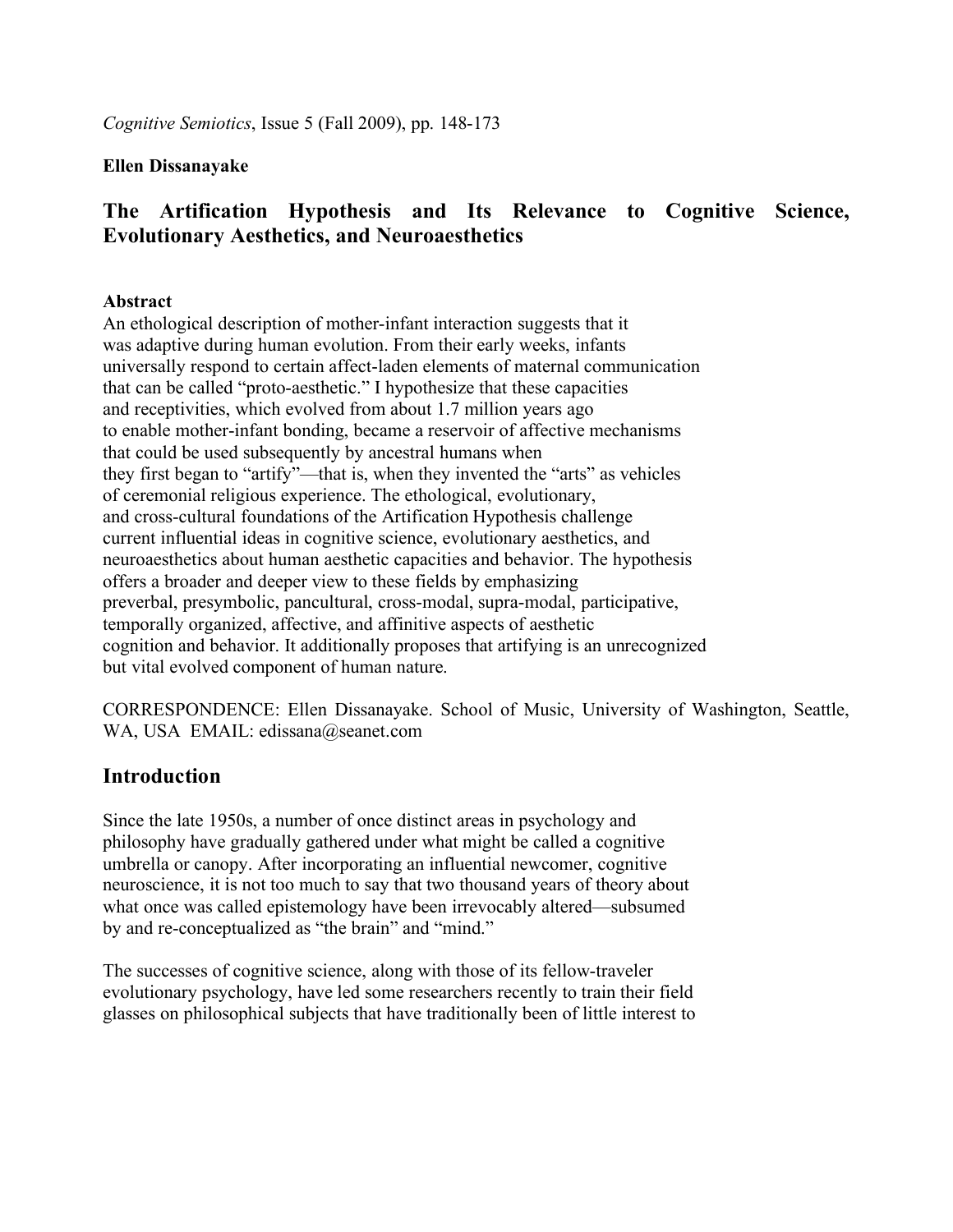neuroscience or evolution—aesthetics and the arts. Thus we have "neuroaesthetics" (Ramachandran and Hirstein 1999, Skov and Vartanian 2009, Zeki 1999), "evolutionary aesthetics" (Voland and Grammer 2003), and now, in this volume, "aesthetic cognition."

My own academic work in arts and aesthetics was underway before the prominence of cognitive studies, although I was one of the first to approach these subjects from the perspectives of ethology and what soon became evolutionary psychology (Dissanayake 1974, 1979, 1984). Working in parallel with but outside the cognitivist project, I gradually developed a hypothesis that locates the emergence of aesthetic (or "proto-"aesthetic) capacities and sensitivities in the evolution of a universal biologically-essential behavior coordinated interactions between human mothers and their immature infants that contributed to the survival of the latter and consequently to a mother's reproductive success. I argue that this "bonding ritual", as it began to evolve in early hominin mother-infant pairs—perhaps as early as 1.7 million years ago (Falk 2009, Leakey 1994)—relied upon distinctive emotionally affecting "protoaesthetic operations"<sup>1</sup> on common vocal, facial, and kinetic expressions of friendliness or affiliation, making them attention-getting and pleasurable. Importantly, the interaction became temporally-organized, allowing for further aesthetic effects (see below and Dissanayake 2000, 2008, 2009).

Consideration of proto-aesthetic components that inhere in this generally overlooked human behavior—notable for being dyadic and collaborative rather than individual and self-interested<sup>2</sup>—provides important additions to or modifications of the orthodox cognitivist project as well as to orthodox evolutionary psychology. Indeed, it is not too much to suggest that "cognition" is not only embodied (Lakoff and Johnson 1999; Slingerland 2008) but that the readiness to respond to affect-laden (proto)-aesthetic operations, in place at the beginning of human life, precedes and influences the development of embodied cognition (or any other kind). Additionally, the evolutionary

1 The modifier "proto" indicates that although these alterations of communicative signals can be considered "aesthetic," mothers use them spontaneously and unconsciously with infants, not intentionally as they are later employed in deliberate artification.

2 Certainly parent and infant have competing interests (Trivers 1974) and altruism provides benefits to the self (Hamilton 1964, Maynard Smith 1964). Yet let us not forget that the lives of our Pleistocene ancestors required not only resourceful, competitive individuals but also strongly bonded social groups that could work together with confidence and loyalty. The usual view of humans as selfish, cooperating only so they can advance their own interests, cannot account for the tenacity and resilience of their emotional bonds to one another. (Cacioppo and Patrick 2008; Gintis 2000; Rossano 2007; Sober and Wilson 1998; Sterelny 1996; Taylor 1992).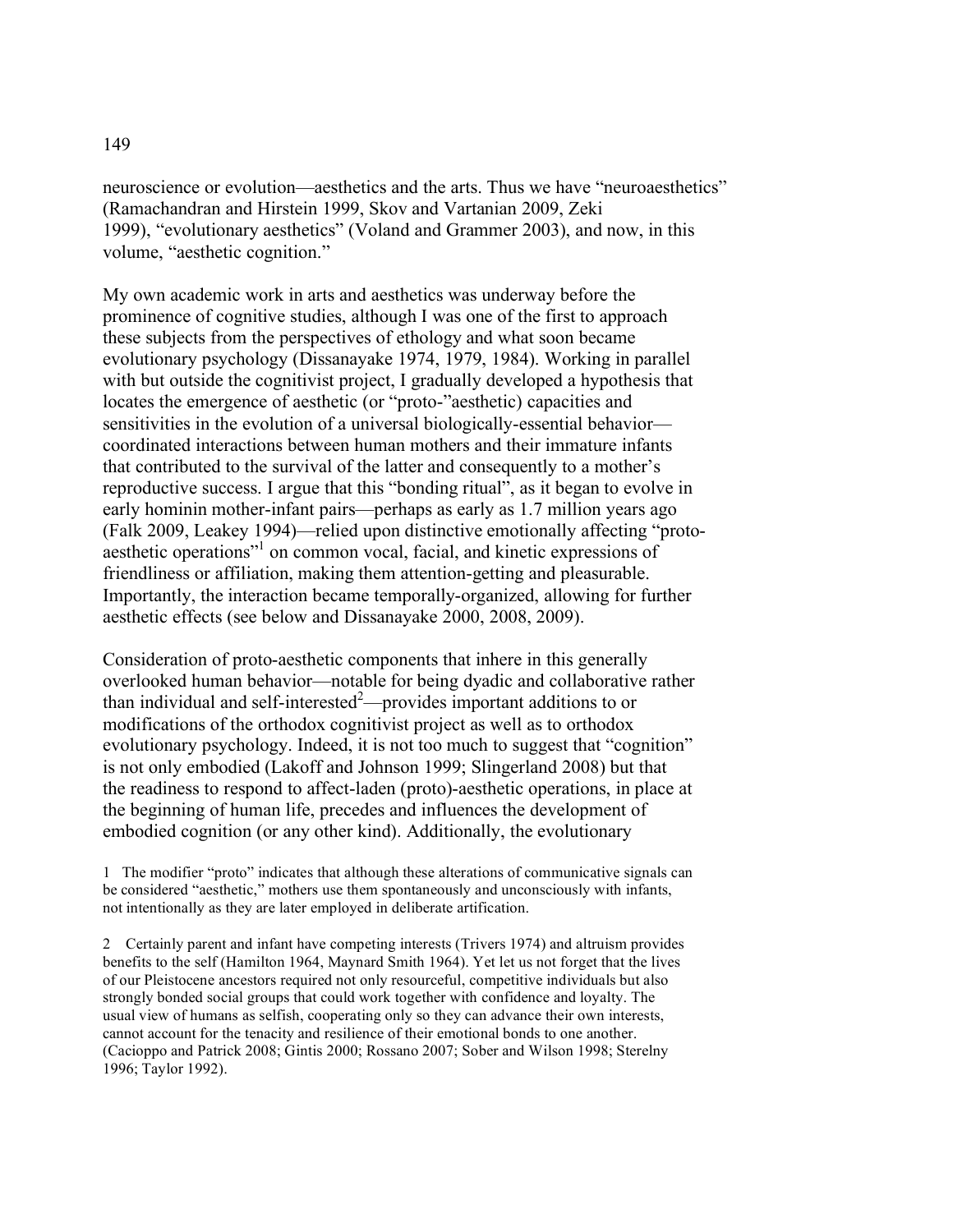appearance and development of "artification"—a behavioral predisposition for deliberate use of aesthetic operations by adult individuals and groups in contexts and circumstances of uncertainty (occurring perhaps as early as 200 kya [thousand years ago])<sup>3</sup>—has implications for prevalent cognitivist and evolutionary ideas about the relationship between ritual, religion, and the arts. Moreover, the ethological, evolutionary, and cross-cultural perspectives of the artification hypothesis broaden and deepen the current cognitivist purview of human aesthetic capacities and behavior by emphasizing their preverbal, presymbolic, pancultural, cross-modal, supra-modal, participative, temporallyorganized, affective, and affinitive aspects. The artification hypothesis as presented here is necessarily speculative, but grows out of the synthesis of an array of established findings and well-researched conjectures about early human and hominin behavior.

# **PART I. THE ARTIFICATION HYPOTHESIS**

### **Proto-Aesthetic Dispositions in Infants**

During the years that cognitive science was becoming consolidated, developmental psychologists began to discover remarkable cognitive abilities in young infants. Before these investigations, common pediatric wisdom held that apart from a few innate reflex behaviors—crying, suckling, clinging, startling—babies were pretty much wax tablets for their elders to inscribe as they (and their cultures) decreed. Today, however, it is well established that newborns come into the world with decided preferences and motivations, so that one can speak intelligently of "infant semiosis" and even "fetal psychology" (Trevarthen 1994, 1997).

We now know that newborns have innate capacities that predispose them not only to solicit physical care but specifically to elicit social and emotional interaction with others. For example, newborns prefer human faces to any other sight and human voices to any other sound. They can imitate face, mouth, and hand movements (Meltzoff and Moore 1977) and respond appropriately to another person's emotional expressions of sadness, fear, and surprise (Field et al. 1982). At birth, infants can estimate and anticipate intervals of time and temporal sequences and remember these temporal patterns,

3 The beginning of art(ification) depends on what one considers to be "art." Cupules patterned, repeated hemispherical indentations in rock surfaces, which I consider to be an early instance of artification—have been minimally dated from as early as 200-150kya in Auditorium Cave in Bhimbetka, India (Bednarik 2003).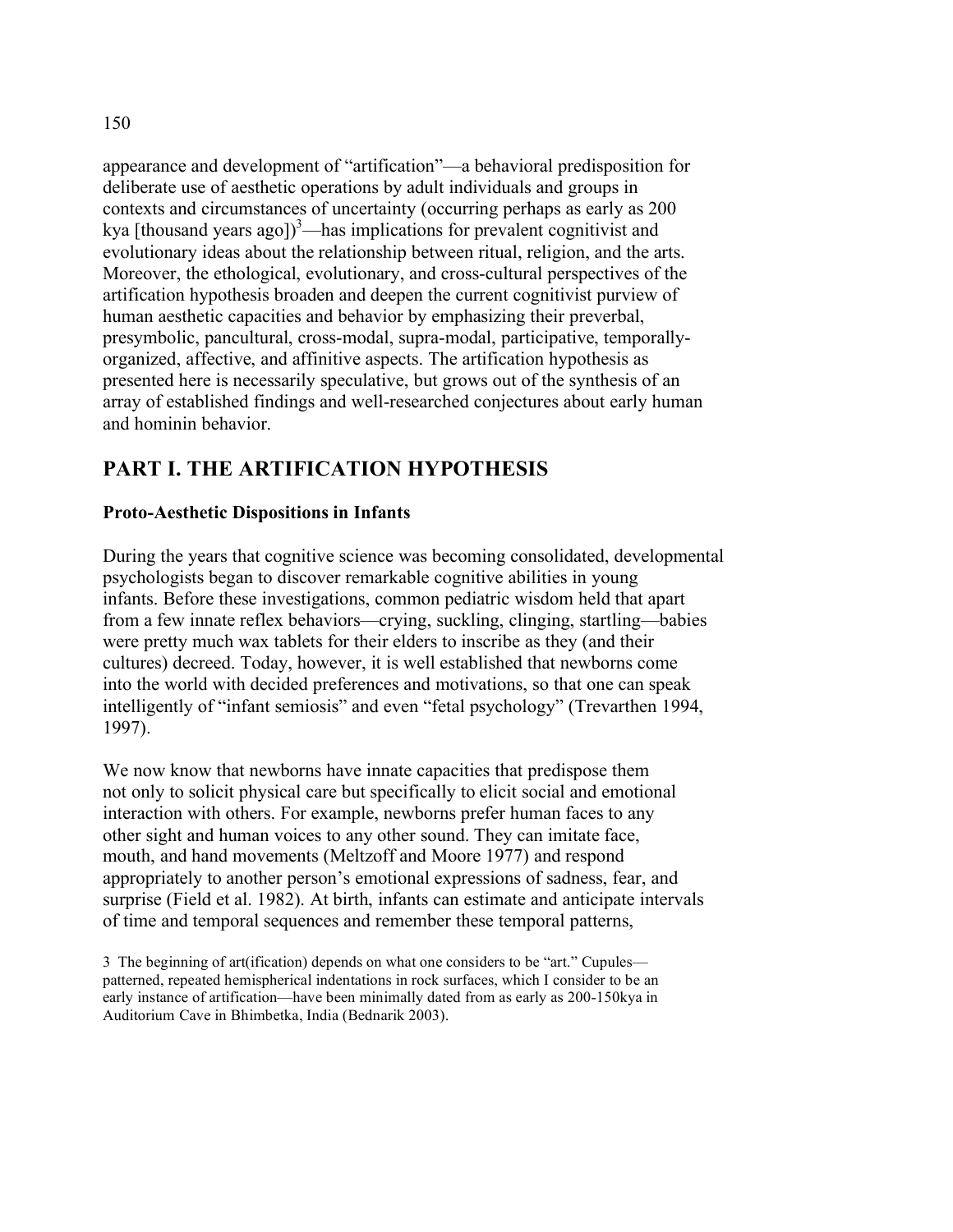categorizing them both in time and space and in terms of affect and arousal (Jaffe et al. 2001). By six weeks of age, these perceptual and cognitive abilities permit normal infants to engage with adult partners in complex communicative interchanges—the playful behavior that is colloquially called "baby talk."

In all cultures,<sup>4</sup> human mothers (and other adults) behave differently with infants than with adults or even older children. They use a special vocal register: a high, soft, breathy, singsong tone of voice, which babies prefer to typical adult conversational speech. Vocal contours are much more labile than in ordinary speech directed to other adults (Fernald 1992), and the tempo of speaking is slower (Longhi 2003).

Even though they realize that infants cannot understand words, many mothers speak to small babies as if they expect a reply: "You going to tell me a story? Tell me a story then. Tell me a story. Really! Ah, that's a good story! That's a good story, tell me more. Tell me more. Tell me more, yes?" As evident from this example, the utterances are simplified, rhythmic, and highly repetitive. Transcripts such as these reveal poetic features: talk to babies is composed of phrases, each (whether having two or nine syllables) about three and a half to five seconds in length—the temporal length of a poetic line, a musical phrase, and a phrase of speech in adults (Lynch et al. 1995; Turner 1985)—and these phrase segments are combined with others in "stanzas" that comprise a theme with variations. Subtler poetic features of language such as metrics, phonetics, and foregrounding are discernible with further close analysis (Miall and Dissanayake 2002). Despite the fact that in some societies there is no tradition of talking to babies, other rhythmically regular noises such as tongue-clicking, hissing, grunting, or lip-smacking may be used and supplemented by physical movements and exaggerated facial expressions. Even deaf mothers use a "baby talk" version of sign language (simplified, exaggerated, and repetitive), which a deaf baby prefers to adult-oriented signing (Masataka 1996).

Along with this special vocal behavior, adults engage and keep infants' attention by the use of rhythmic body movements (touching, patting, stroking), hugging and kissing, unusual facial expressions (uninterrupted gazing into the baby's eyes, sustained smiles, an open mouth, widened eyes, raised eyebrows),

4 Mother-infant interaction has been well studied in a number of different cultures over the past quarter century (Field et al. 1981; Leiderman et al. 1977). Although differences have been found among the practices of different socioeconomic classes and ethnic groups in the United States and Europe and variations observed among these and some Native American and African societies, for the most part the differences are small, having to do with the proportion of time spent looking, smiling, and vocalizing by the mother or infant and with the pace and intensity of the encounters.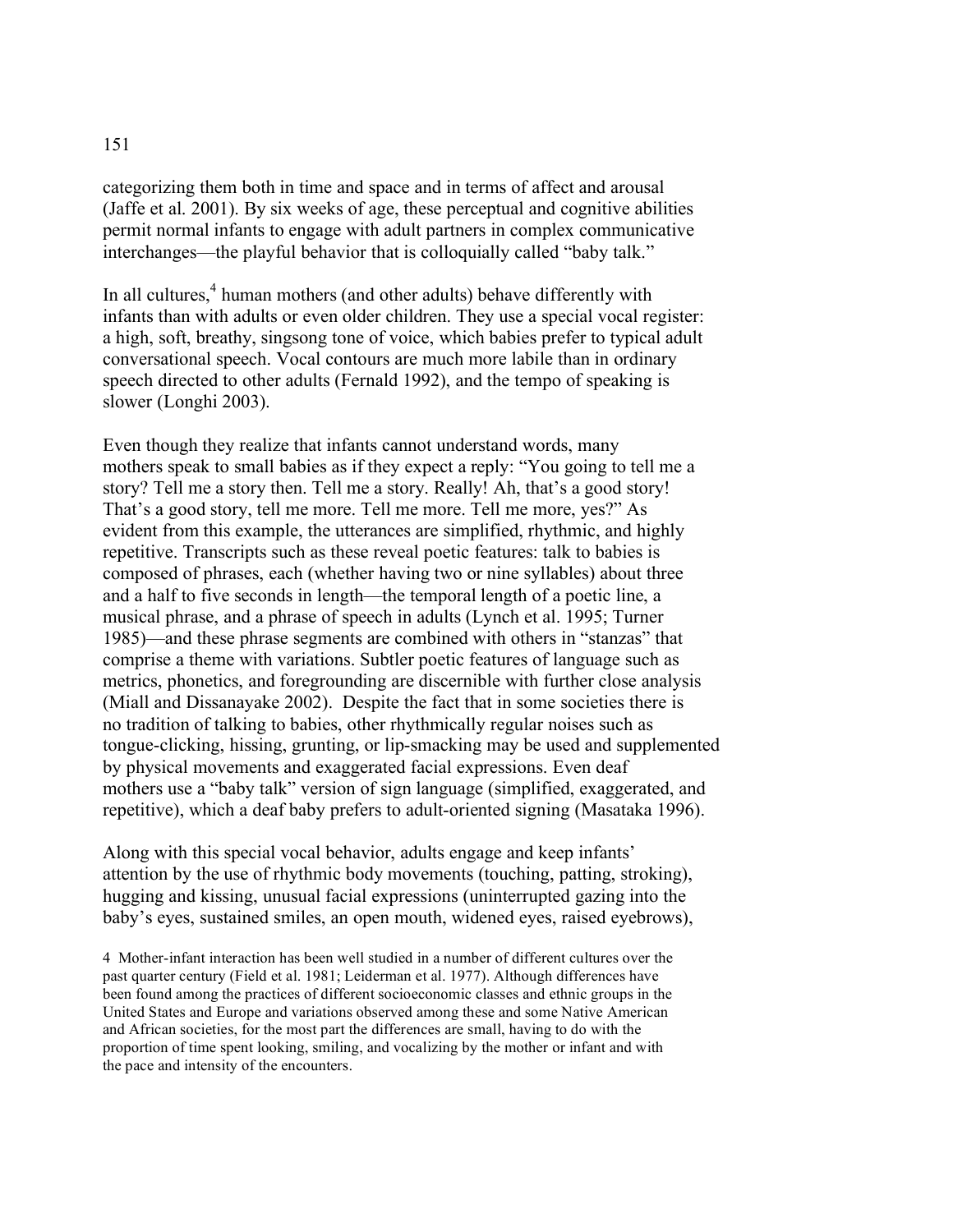.

and characteristic head movements (backward bobs, nods, and wags). The baby responds to these peculiarly repetitive, exaggerated, and elaborated antics with wriggles, kicks, and smiles. Indeed, it is infants' own positive and negative reactions that persuade caretakers to entertain them with only certain kinds of movements, expressions and sounds, for without an expected infant response (and one's own wish to provoke it) there would be no reason to behave in this unusual and odd way. It is not too much to say that the behavior is dyadic, since infants actively elicit, shape, and otherwise influence the pace, intensity, and variety of signals that adults present to them.

Another important and relevant finding is that infants perceive their mother's vocal, visual, and kinetic signals simultaneously as a package (Schore 1994) and in general are capable of crossmodal processing. For example, three-weekolds can perceive the similarity between bright colors and loud sounds (Lewkowicz and Turkewitz 1980). At six months babies recognize that a pulsing tone (heard) and a dotted line (seen) are alike, as are a continuous tone and an unbroken line (Wagner et al. 1981). Thus in early interactions, behaviors are not only directly mirrored or imitated but also may be matched by either partner in supramodal qualities such as intensity, contour, duration, or rhythm—qualities that apply to any sense modality. That is to say, the loudness of a sound may be matched by a strong arm or leg movement (or vice versa) or the downward contour of a head movement by a downward fall of the voice (or vice versa) (Beebe and Gerstman 1984; Eimas 1984; Marks, Hammeal, and Bornstein 1987; Stern 1985).

The temporal dimension is also significant. Microanalyses of videotaped engagements reveal that the ongoing packages of simultaneous sounds, movements, and facial expressions exchanged by the pair are exquisitely coordinated in time.<sup>5</sup> Both mother and baby adjust their responses to each other within seconds or fractions of seconds, according to discernible "rules" of mutual regulation that are made up as they go along (Beebe 1986; Beebe, Stern and Jaffe, 1979; Beebe et al. 1988; Nadel et al. 1999; Papoušek and Papoušek 1981; Stern 1971). Over much of the first year of the infant's life, the pair engage and disengage, synchronize and alternate, practicing their physical, physiological, and emotional "attunement" by means of these multimodal expressive signals.

5 There may be, of course, "miscoordinations," as when one or the other member of a pair is unresponsive or when a mother is "intrusive," unable to read the baby's signals of overstimulation and its wish to disengage (Beebe and Lachmann 1988).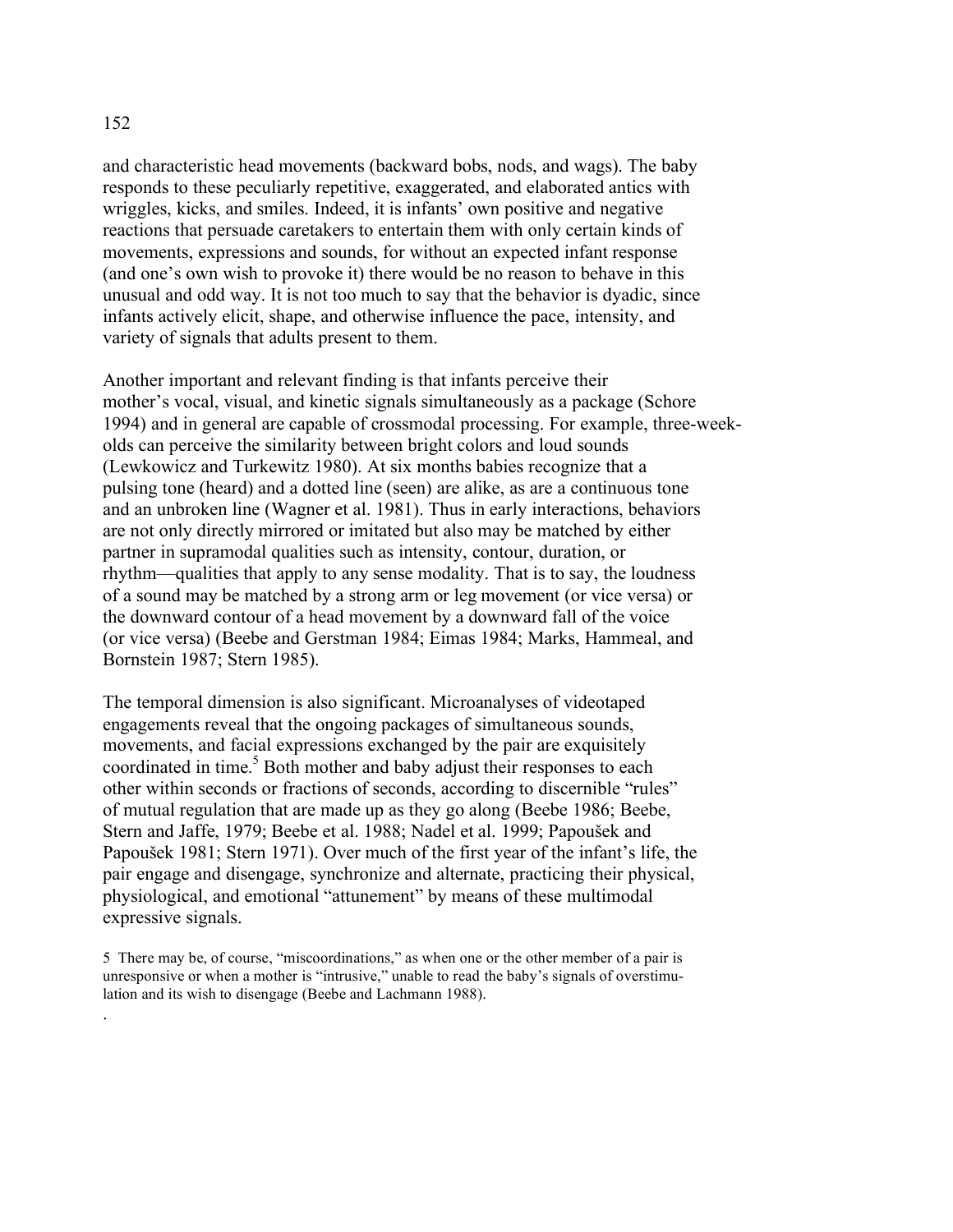### **Mother-Infant Interaction is Adaptive**

Studies show that interaction with caretakers, as described in the preceding section, has practical cognitive and social benefits for infants, such as helping them to practice and perfect the give-and-take of social participation. It helps them to recognize and regulate their own shifting levels of emotion and assists their recognition of prototypical sounds of the language they will eventually speak. By anticipating what comes next in a familiar sequence, the baby "hypothesizes" or predicts when a climax will occur and then experiences its fulfillment. Being able to recognize pattern in the behavior of others—what psychologists call "sequencing"—is essential to eventual social and intellectual competence, making it possible to comprehend and predict others' behavior (Greenspan 1997: 6, 67).

I claim that mother-infant interaction is, in fact, a bona fide adaptation that evolutionary psychologists have largely overlooked, despite its ubiquity. In evolutionary theory, an adaptation is an anatomical structure, a physiological process, or a behavior pattern that contributed to ancestral individuals' ability to survive and reproduce in competition with other members of their species (Crawford 1998). I argue that the evolution of mother-infant interaction as described above helped to address an important problem for our Pleistocene ancestors.

Evolving hominins came to differ from earlier primates in various ways, including upright walking. Bipedalism required numerous gradual alterations in human skeletal and muscle anatomy, including a shortened and narrowed birth canal. At the same time, human brains were enlarging quite dramatically. These conflicting trends presented a serious problem at parturition and resulted, over millennia, in a gradually reduced gestation period that produced increasingly immature infants that could pass through the reshaped birth canal.<sup>6</sup> Compared to other primates, the resulting hominin babies were unusually helpless, requiring care and vigilance for an unprecedentedly long period of time. It has been calculated that for an infant human to be as mature at birth as an infant chimpanzee, gestation would last for 21 months and the baby would weigh 25 pounds (Gould 1977; Leakey 1994, 44; Portmann 1941). Based on fossil evidence, I suggest that the mother-infant interaction (with its proto-aesthetic

6 Other anatomical adaptations developed simultaneously to address this critical problem. Compared to other primates, considerable brain growth of human infants occurs after birth; the skull of human neonates can be compressed during parturition; and parturient human mothers have a separable pubic symphysis.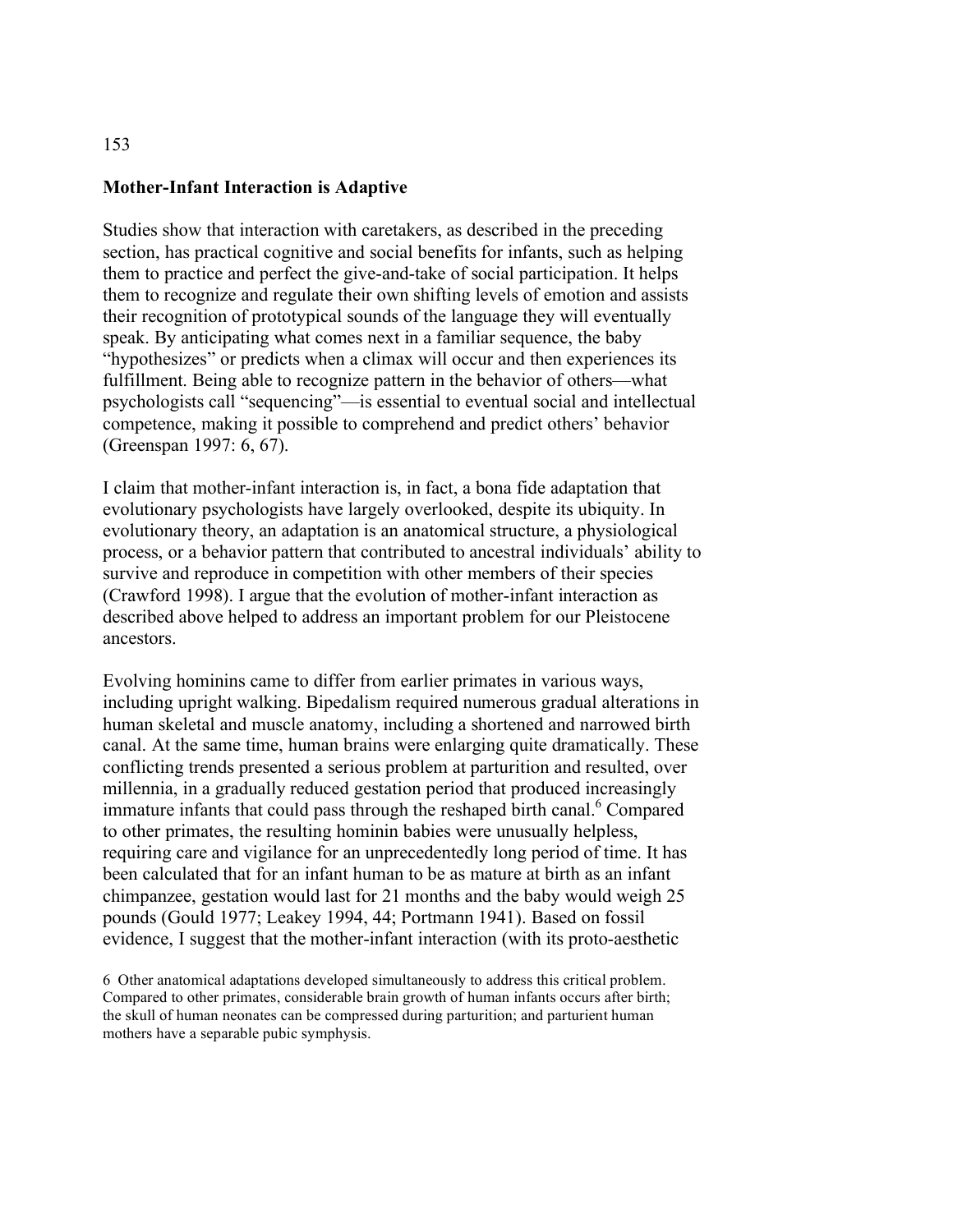operations) was underway in *Homo ergaster*, which lived approximately 1.7 million years ago,<sup>7</sup> or its close relative or descendant *H. erectus* (Leakey 1994).

The universal mother-infant interaction is, I propose, a *behavioral* adaptation that assured that mothers would be emotionally bonded to their immature offspring and thus willing to provide the necessary extended care over months and years. Such a hypothesis gains credibility when it is pointed out that each vocal, facial, and gestural component of mothers' signals to their babies is drawn from common ordinary vocal, facial, and gestural signals of friendliness and affinity used among adults. Soft, higher-pitched, relaxed voices; smiles, an open mouth, eyebrow-flashes, head bobs and nods; and touches, pats, hugs, and kisses are expressions and behaviors spontaneously and habitually used by individual adults in everyday friendly interaction with each other. Because higher primates also use similar expressions in ordinary sociable circumstances (King 2004), it is not farfetched to assume that our hominin ancestors also used them.

#### **Ritualization**

Without even thinking about it, mothers make ordinary, everyday affinitive sounds, facial expressions, and head and body movements extraordinary. Just how extraordinary becomes clear if we imagine interacting with our friends and associates as we do with babies. Ethologists describe a similar or analogous phenomenon in other animals, especially birds. When ordinary movements and sounds are made conspicuous and distinctive, ethologists call this evolutionary process "ritualization" and the behaviors themselves "ritualized." In this process, head and body movements and/or vocalizations that are ordinarily used in an instrumental context (say, pecking for food, preening, plucking grass for a nest, making a sound that attracts parental attention) become altered in special ways. They are formalized (simplified or stereotyped), repeated, exaggerated, elaborated, and used in a new context to communicate a different, non-ordinary message. In the garganey duck, for example, the casual everyday behavior of turning the head and cleaning the wing feathers is transformed by these special alterations into a noticeably different formal, regularized and repeated activity in which preening does not occur at all. The head turns back and forth, swinging the bill so that its tip simply touches one spot on the wing,

7 *H. ergaster* had a narrower pelvis than its predecessor, *H. habilis*, in which rapid brain expansion was occurring between 3-2mya (Wade 2006:18-22). "Turkana Lad," a specimen of *H. erectus* of 1.6mya, also has a narrow pelvis (Falk 2009: 51).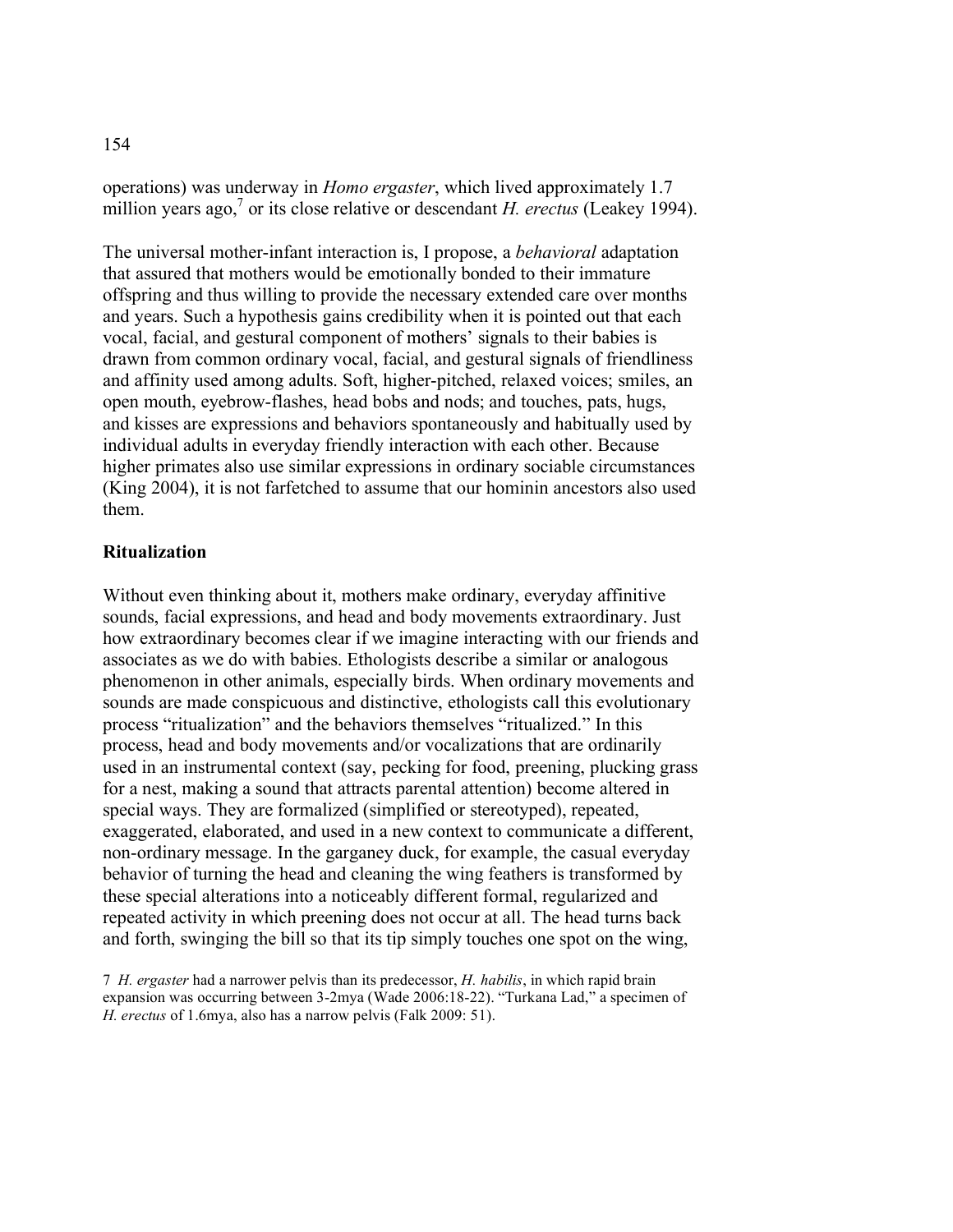over and over again. In this context, the message is no longer "I'm preening" (as if anyone would care) but, rather, "I want to mate with you." Females have evolved to understand this new, acquired meaning.

In mother-infant interaction, the instrumental context for, say, touching is grooming and tending; for smiling it is showing relaxed pleasure. The other signals similarly also communicate friendliness or affiliation. When simplified and regularized, repeated, exaggerated, and elaborated, however, the new message expresses and communicates intense affection, attentive reassurance, and delighted regard far beyond the usual casual contexts with other adults of friendly acknowledgement or companionship. Importantly, these particular ritualized signals of ancestral mothers were adaptive because—having originated in innate *affinitive* expressions—they reinforced (when formalized, repeated, exaggerated, and elaborated) the neural circuits for affinitive feelings in a mother's own brain through proprioceptive feedback (Scherer and Zentner 2001). An infant who called forth from its mother frequent positive reinforcements of loving concern presumably enjoyed greater survival as its mother enjoyed greater reproductive success. Neither of the pair "knew" why they acted and responded as they did. Pleasure was the reward, as it is in other crucial adaptive behaviors relating to sex, food, rest, being liked and admired, and staying warm.

### **Proto-Aesthetic Operations and Artification**

The process of ritualization makes specific signals salient. Its operations are all ways of attracting and sustaining attention. Salience—prominence or emphasis of any sort—is potentially emotional. Normally our daily lives are spent in a generalized, unremarkable state of ordinary consciousness in which we do not experience "emotion" so much as what might be described as mood fluctuations, whose eddies are more or less good (positive), bad (negative), or indifferent. Emotion enters (or potentially enters) the scene when there is some discrepancy or change, provoking an interest. We appraise a salient or novel cue, anticipating what it means for our vital interests (Watson and Clark 1994).

I suggest that artists in all media deliberately perform the operations described by ethologists as they occur instinctively during a ritualized behavior: they simplify or formalize, repeat (sometimes with variation), exaggerate, and elaborate ordinary materials, bodies, surroundings, tones, beats, body movements, semantics and syntax, motifs, ideas—thereby making these things more than ordinary (Hogan 2003; Jakobson 1971; Mukařovský 1964/1932; Shklovsky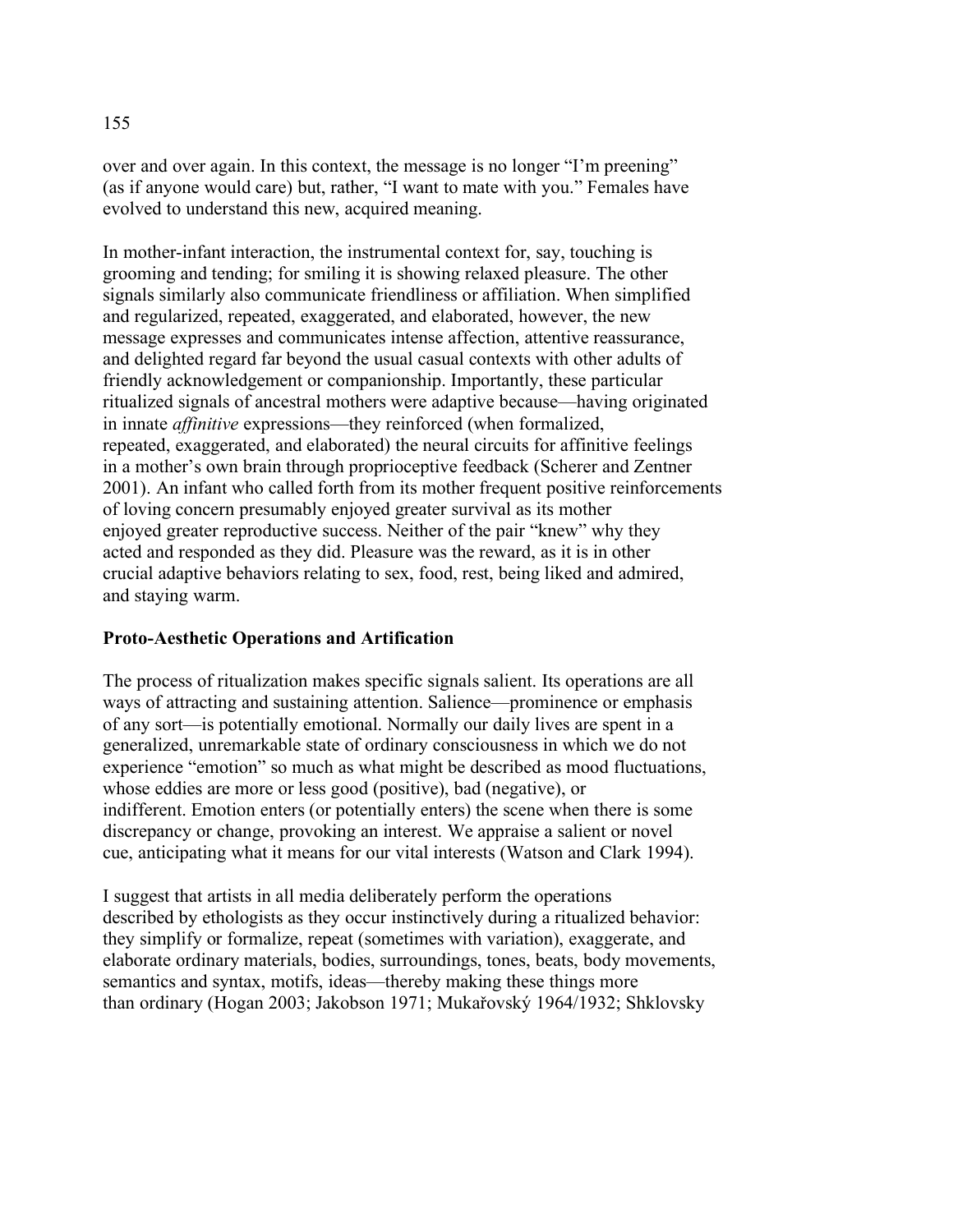1965/1917).<sup>8</sup> By doing so, artists attract attention, sustain interest, and create and mold emotion in their audience (which is what mothers also achieve with babies.) $9^9$ 

I suggest that the earliest arts appeared when humans invented ceremonial rituals, where they drew upon already evolved capacities to use (and sensitivities to respond to) proto-aesthetic operations. Ritual ceremonies are meant to affect biologically-important states of affairs that humans necessarily care about assuring food, safety, health, fertility, prosperity, and so forth. These occasions are times of uncertainty when circumstances can become better or worse (Turner 1969; van Gennep 1960/1909).<sup>10</sup> I suggest that uncertainty—leading to emotional investment or "caring about"—was the original motivating impetus for the human invention of religion and its accompanying behavioral expression, which in earlier writings I have called "making special," "making the ordinary extraordinary," and—in recent years—"artification."

The artification hypothesis conceptualizes art differently from most other schemes—as a behavior ("artifying"), not as the results (paintings, carvings, dances, songs, or poems) or their putative defining qualities (beauty, harmony, complexity, skill). By considering human art as something that people do, it is possible to ask what its adaptiveness might be.

At its most basic, artifying is the deliberate use of the proto-aesthetic operations that evolved—as described above—as mechanisms used unconsciously by ancestral human mothers in the highly adaptive context of reinforcing emotional bonds with ever more helpless infants. In these early interactions, we cannot yet speak of arts or even artifying, although the proto-aesthetic operations came to exist as a sort of reservoir of capacities and sensitivities that when used deliberately in a new context (culturally-created ritual ceremonies) again became adaptive. In other words, the proto-aesthetic operations are Tier One of my hypothesis, and the results of artification (music, dance, shaping and embellishing surroundings, poetic language, dramatic performance and the like),

8 The universal aesthetic principles cited by neuroscientists Ramachandran and Hirstein (1999) can be distributed between two of the aesthetic operations described in my scheme as forma lization (grouping, binding, contrast extraction, perceptual problem solving, symmetry) and exaggeration (peak shift, super-normal stimulus, caricature). Three of the four ways in which poets develop poetic metaphor, according to Lakoff and Turner (1989), are also covered by aesthetic operations—i.e., extension (my exaggeration and repetition), elaboration, and questioning (manipulating expectation).

9 As infants mature and require less soothing and more excitement, mothers often spontaneously manipulate their expectations as in games of "Peek-a-Boo" or "This Little Piggy." Artists also notably manipulate expectation and "surprise" their audiences.

10 Ritualized signals in animals are also often associated with ambivalence (Hinde 1982: 126).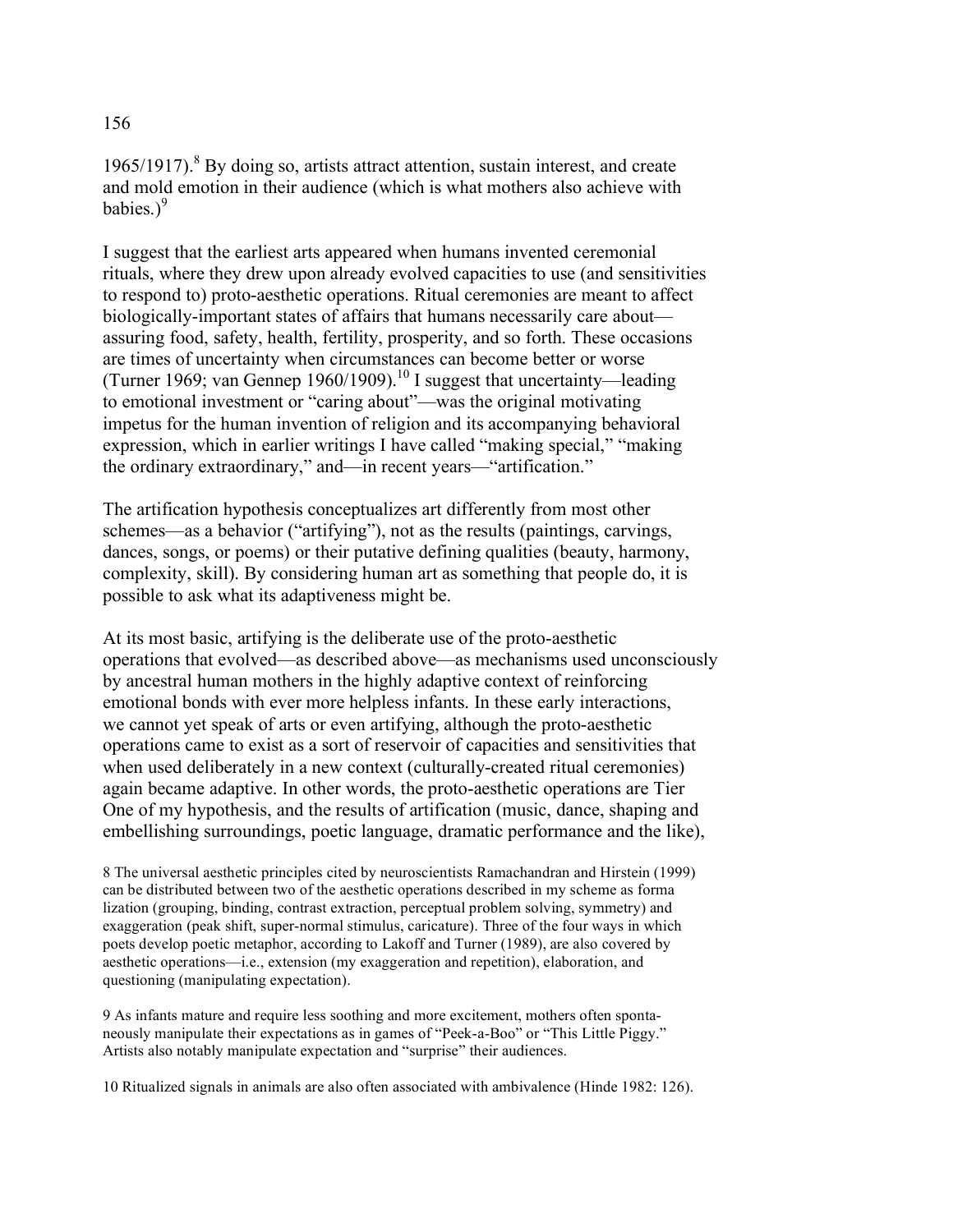based on these operations and developed in humanly-unique and culturallyinvented religious ceremonies, are Tier Two.<sup>11</sup>

### **Religion, Ritual, and Artification**

Over the millennia of hominin evolution, the human mind increasingly became a "making sense" organ. Interrelated powers of memory, foresight, and imagination gradually developed and allowed humans to stabilize and confine the stream of life by making mental connections between past, present, and future, or among different experiences or observations. They could remember good and bad things and imagine them happening again. One cost of this growing awareness of the possibilities and unpredictability of life was uncertainty and anxiety.

I have suggested that artification first arose in ceremonies that accompanied the invention of religion , another prominent component of human nature that in recent years has been addressed by a number of evolutionary psychologists and cognitive scientists (e.g., Atran 2002; Boyer 2001; Wilson 2002). Although Atran (2002) and Boyer (2001), consider religion to be an evolutionary byproduct that parasitizes other adaptive mental processes, Wilson (2002) and others (e.g., Alcorta and Sosis, 2006; Richerson and Boyd, 1998; Rossano 2007) argue that religion offers fitness advantages through increased group cooperation and solidarity. However, apart from Alcorta and Sosis (2006), none of these scholars seems to recognize the important part played by *the arts* in instilling cooperation and solidarity.

Although anthropologists usually conceptualize a society's "rituals" as part of its symbolic cognitive system, they typically overlook the fact that regardless of the meanings that are conveyed, ceremonial rituals *are constituted of arts and would not exist without them*. Bodies, surroundings, sounds, movements, and so forth are artified (as described earlier, with aesthetic operations) in order to attract attention, sustain interest, coordinate group effort, and provide emotional excitement and satisfaction. Because of the inseparability of religious practice and artification, it is plausible to suggest that the arts arose in human evolution as components of ceremonial behavior rather than as independentlyevolved activities. Through a ceremony's artifications, its messages or meanings were reinforced and the practitioners convinced that they were addressing the

11 Although deliberate artification may be considered an exaptation (side-effect or by-product) of the adaptive mechanisms that promote mother-infant bonding, its ability to relieve anxiety and coordinate individuals in ceremonial contexts was and still is also adaptive. See discussion in the following sections.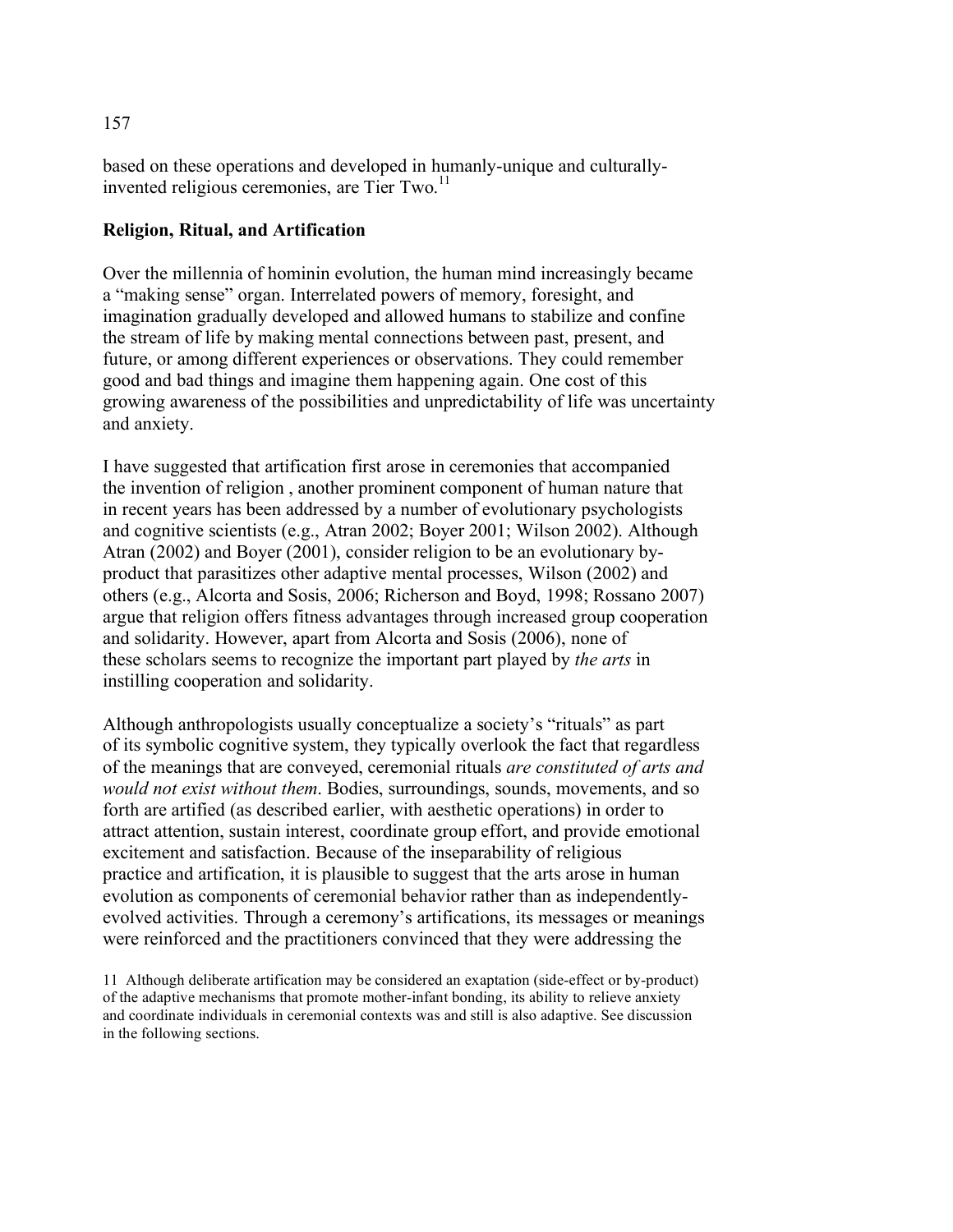matter at hand. Belief in religious dogma may or may not be adaptive, but the vehicles that installed and reinforced the beliefs, the artifications developed and practiced in religious ceremony, could inadvertently become adaptive.<sup>12</sup>

Whether or not a ceremony achieved its intended result of, say, attracting game or promoting fertility, I submit that it may have provided two general adaptive benefits that affected individuals and groups. By artifying in a culturally-sanctioned manner, individuals had "something to do" in uncertain circumstances, giving them a sense of control and thereby relieving anxiety. Additionally, through participation in a temporally-organized activity or performance, a group reinforces its social bonds. Both these outcomes can reasonably be identified as adaptive. In the first instance, it is well known that prolonged emotional stress and anxiety compromise a wide range of bodily functions including energy release, immune system activity, mental activity, digestive function, and growth and tissue repair, as well as reproductive physiology and behavior (Sapolsky 1992). Second, the physical and neurological coordination of participating with others in temporally organized activity has at least three stabilizing effects: satisfying predictability, tension-producing-andresolving manipulation of expectation, and neurophysiological coordination that is felt subjectively as emotional coordination or integration, which ultimately provides individuals and groups with a sense of coping through social support (Caporael 1997). Several studies report that ritual and artful behavior increased in prehistory at times of resource stress, as in populations of Mimbres (Brody 1977: 210), Late Dorset (Taçon 1983), prehistoric Arnhem Land (Taçon and Brockwell 1995; Taçon, Wilson and Chippindale 1996), and Numic-speaking peoples (Garfinkel, Marcom and Schiffman 2003).

12 Ritual practice as a concomitant of religion is commonly thought to have arisen as part of the suite of traits made possible by language and symbolizing ability—i.e., ca. 50kya, according to recent conjecture (Wade 2006: 164-165). Yet artifications such as perforated pendants are found from 300kya, ostrich eggshell disc beads from 200kya, and shaped pieces of ochre (to color bodies and objects) from these dates or even earlier (Bednarik 2003); musical/dance behavior leaves no trace and may well also have occurred at these times. I agree with Donald (1991, 2006), who suggests that pre-verbal "mimetic" culture (using gesture, pantomime, dance, visual analogy, and ritual) could have developed in *H. erectus*, i.e., after 1.8mya.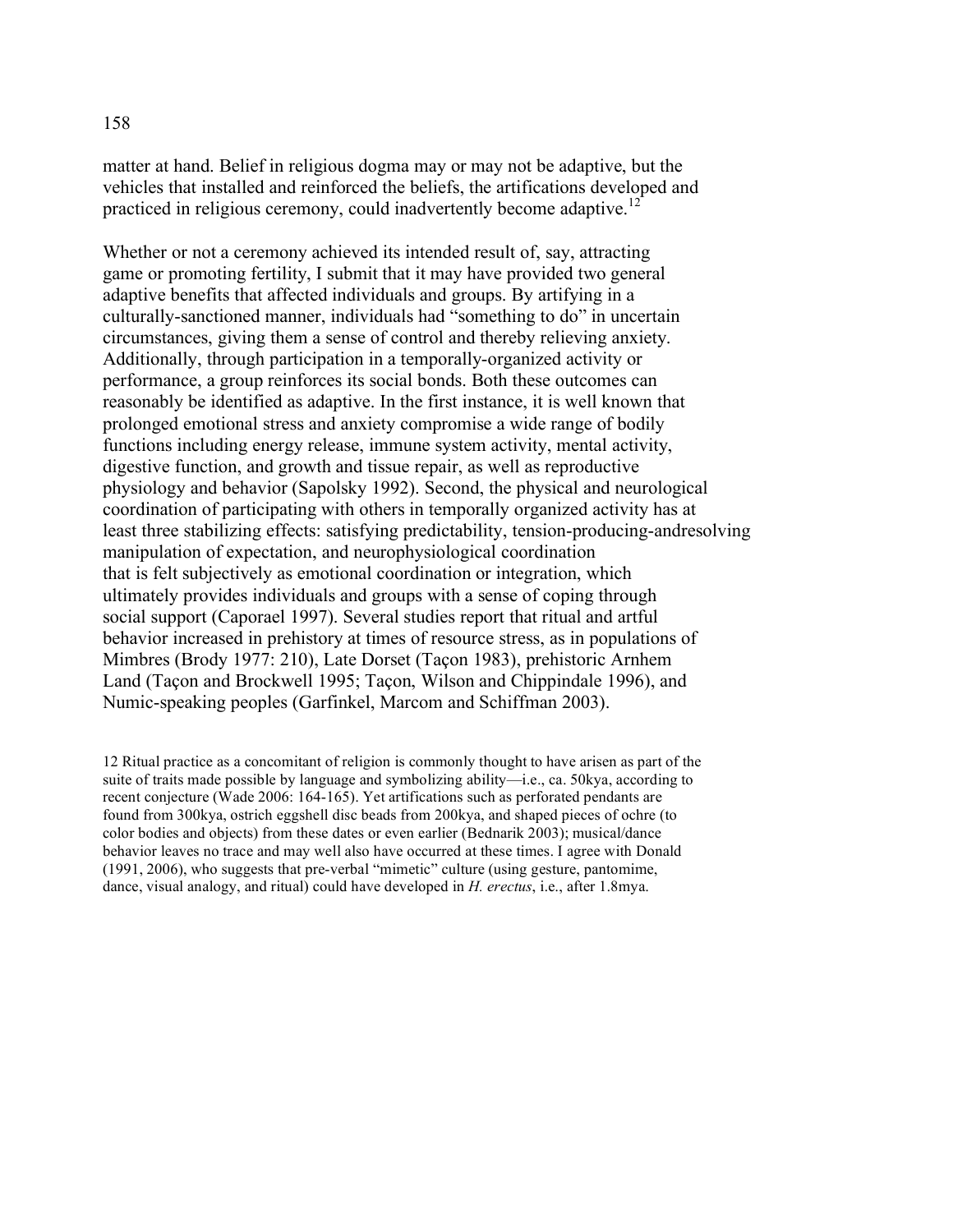## **PART II: SOME IMPLICATIONS OF THE ARTIFICATION HYPOTHESIS FOR COGNITIVE, EVOLUTIONARY, AND NEURO-AESTHETICS (CENA)**<sup>13</sup>

The artification hypothesis claims that an accurate understanding of human artmaking and participation is both broader and deeper than the prevalent view of aesthetic cognition and behavior as described by CENA which, to begin with, is suffused with modern Western notions about art. For example, visual arts or pictured (or real) landscapes are typically treated as if they were static entities perceived by static individuals. Researchers in evolutionary aesthetics and neuroaesthetics assume that art can be characterized by (or even be considered synonymous with) beauty (Dutton, 2009; Martindale, Locher, & Petrov 2006; Thornhill 2003), talent (Dutton 2009), originality (Miller 2000), creativity (Martindale, Locher, & Petrov 2006; Miller 2000; Dutton 2009) and rarity (Dutton 2009). But ethnologists' reports from premodern societies indicate that stationary arts and contemplative observers are rare. On the contrary, nearly everyone actively makes or participates in the arts, tradition is frequently valued over novelty and creativity, and fearsomeness or shock may trump beauty.

For its part, cognitive studies of music investigate the perception and performance of fragments of musical behavior such as awareness of pitch, rhythm, intervals, and other measurable elements of Western tonal music. Illustrative examples of music (like neuroaesthetics' studies of visual arts) are frequently Western masterpieces, which in important ways are unlike the sources for aesthetic engagement in premodern or Pleistocene peoples or in small children.

Neuroaesthetics treats visual arts as packages of perceptual stimuli, even though these same stimuli also occur in nonaesthetic contexts and it is not clear whether or how the two can be distinguished (Brown and Dissanayake, 2009). Evolutionary aesthetics and neuroaesthetics studies are typically concerned with perceptual and cognitive preferences for features that were or are adaptive—e.g., associated with salubrious landscapes, healthy mates, nutritious food, cognitively-satisfying forms, or works—e.g., pictorial or literary depictions of adaptively relevant subjects such as romance or resolved conflict (Barash & Barash 2005; Martindale, Locher, & Petrov 2007; Voland and Grammer 2003).

13 Because evolutionary aesthetics and neuroaesthetics along with cognitive studies in general share some common ideas about the arts, I use an acronym, CENA, when referring to all three fields as a group.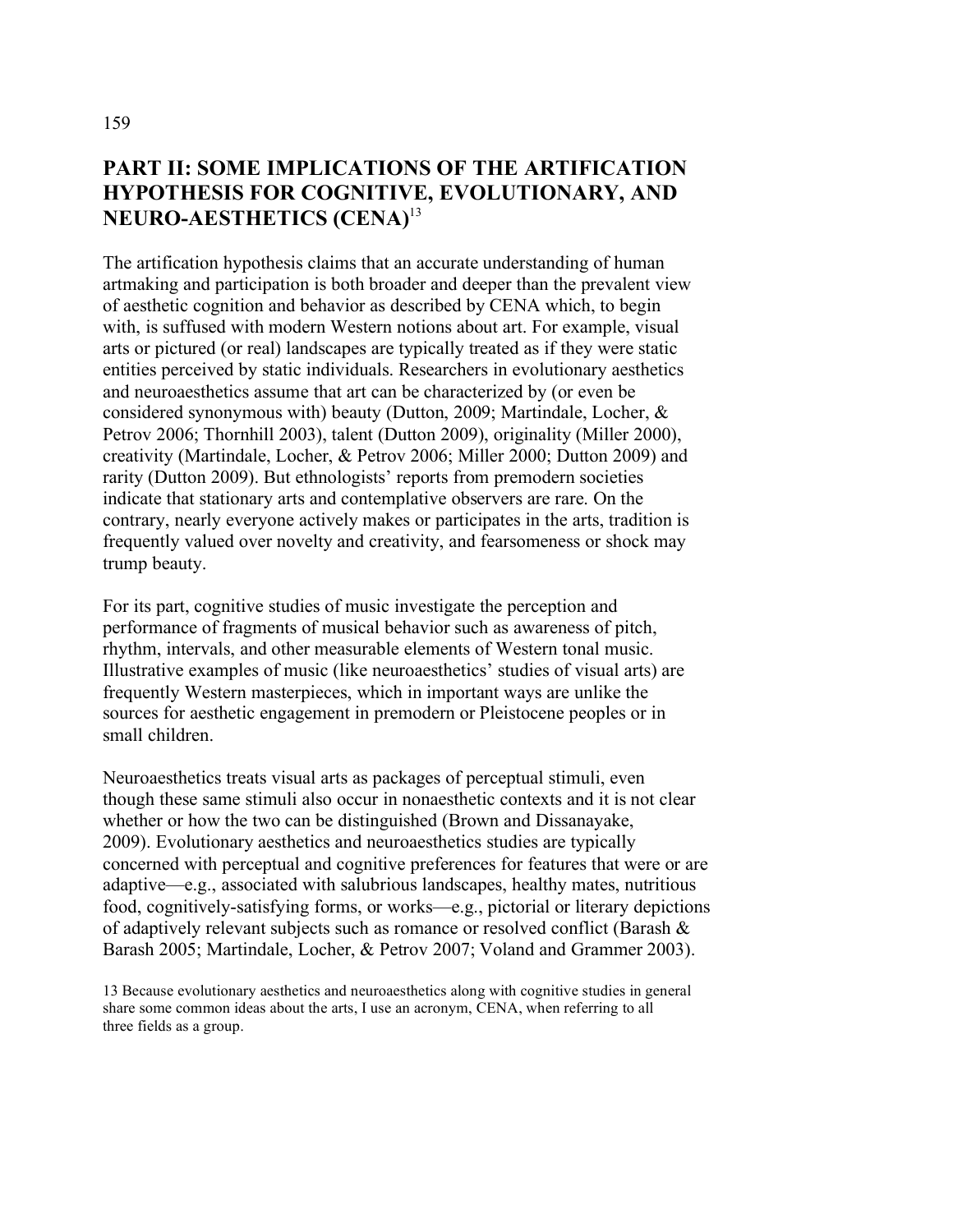Such studies are worthwhile, but rarely considered are aesthetic capacities or mechanisms—the behavioral and emotional means and manipulations by which features or works have their effects.

The arts do not have their effects (adaptive or otherwise) simply because they activate cognitive/perceptual modules that direct us to good mates, or because they contain the color red that connotes biologically salient stimuli such as blood or ripe berries. If the mere stimulus were sufficient (say, a pornographic image or a gushing wound), there would be no need at all to embed these categories or features in art works or events in which they are arranged with relation to other stimuli and otherwise manipulated. It is the manipulations—what is done, the operations or means to the end of art—that produce their emotional effects. And it is in the temporal arts—i.e., those that take place in time—that one can best appreciate how emotion can be manipulated to expressive and eventually adaptive ends. Whatever else aesthetic cognition may consist in, it should include consideration of aesthetic manipulations.

Although the artification hypothesis has been gradually developing along with the maturation of cognitive science, its emphasis on ethology considering art and aesthetics as adaptive behaviors with their roots in early hominins—suggests important and relevant observations that CENA have dismissed or overlooked.

### **1. Humans are animals: ethological and evolutionary thinking are important to understanding human cognition and behavior.**

It might seem surprising that human infants are born with the rudiments of aesthetic cognition—that they are ready to respond to proto-aesthetic manipulations of visual, vocal, and gestural signals. Yet, from the viewpoint of ethology, it is no surprise at all: many animals also respond to formalization, repetition, exaggeration, elaboration, and manipulation of expectation. One might say that aesthetic cognition, based in proto-aesthetic operations that evolved in H. ergaster mothers and infants, is a pivotal behavior between primate ancestors and modern humans, who are unique among other animals in deliberately performing aesthetic operations with the intention of making the ordinary extra-ordinary and consequently having an emotional effect on other people, including ancestors and spirits.

Ethology is perhaps more associated today with field naturalists who carry binoculars and a notebook than with the CENA crowd who may work with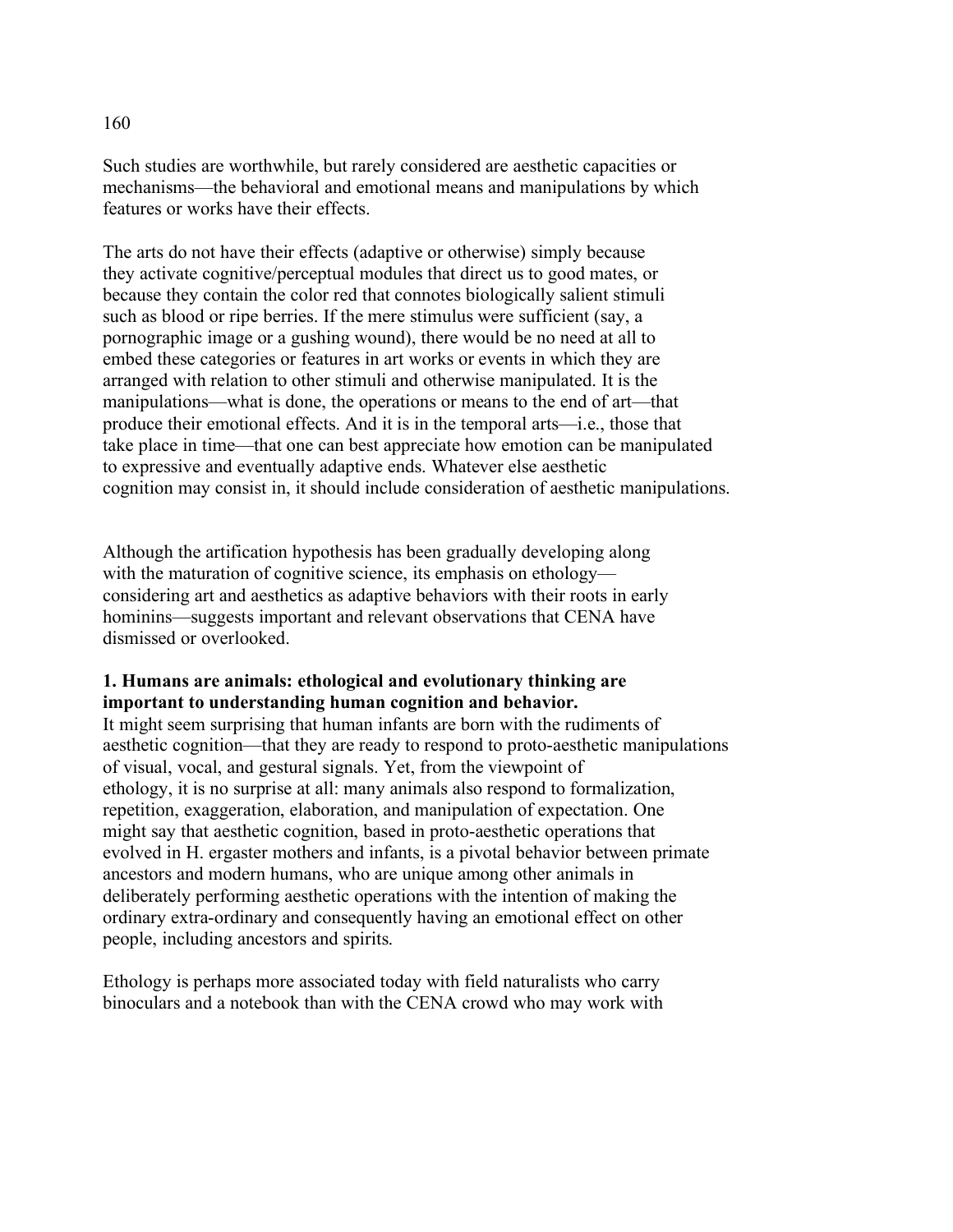expensive brain imaging machinery. For understanding aesthetic cognition and behavior, however, the "whole animal approach" of ethology reminds us of another antedecent of artification: the behavior of play (Deacon 1997, 2006; Dissanayake 1974). In many juvenile animals, including hominins (presumably) and humans, play creates a special world in which such actions as play-stalking, play-fighting, and even play-courtship are acknowledged as being "not for real." As in ritualized behaviors, another ethological subject, participants in play realize that altering ordinary behavior in a new context bestows a new or special meaning.

Ethology has been described as the naturalistic study of behavior from an evolutionary perspective (Burghardt 2005). Full appreciation of the fact that all cognition and behavior necessarily have their roots in the evolutionary past seems perplexingly and inexcusably absent in much that goes on under the cognitive canopy. Although they are aware that minds are composed of neural matter, all too many cognitive psychologists—like their academic counterparts in the humanities—still operate as though minds are detached from evolutionary reality (Slingerland 2008: 95).<sup>14</sup> Surprisingly, this seems to be the case with embodiment philosophers who accept that minds arise from our physical being and are "embodied" or "metaphorical" yet don't appear to wonder why that sort of mentation should have evolved to characterize human cognition. For example, why should such basic-level cognitive structures as "paths" and "containers" appear as paths and containers to cognitively normal human beings (Slingerland 2008: 23)? We know that minds, like the output of other organs, work as they do because that way of working (and not some other way) contributed to survival and reproductive success. What is or was that contribution?

One can approach this question with knowledge of our Pleistocene past in which humans were motivated to desire the same primal requirements that face any wild, group-living animal: sustenance (food, water, warmth); social acceptance and participation; sex and mutuality; care of offspring; safety (avoidance of pain and death); and competence (knowing what to do to survive—to achieve one's goals and satisfy one's needs) (Panksepp 1998).

14 Brandt (2006: 184) is an exception. He acknowledges the "macroscopic" scale of evolutionary time (the "why?"), along with the microscopic scale of neurology (the "how?"), and the mesoscopic (historical) scale of our own space and time (the "what?") and recommends that the levels and questions be and remain in contact. Among cognitivists, the work of Merlin Donald (1991, 2006) and Terrence Deacon (1997, 2006) is noteworthy in finding the origins of aesthetic cognition and behavior in the evolutionary and even animal past—in preliterate and even preverbal hominins.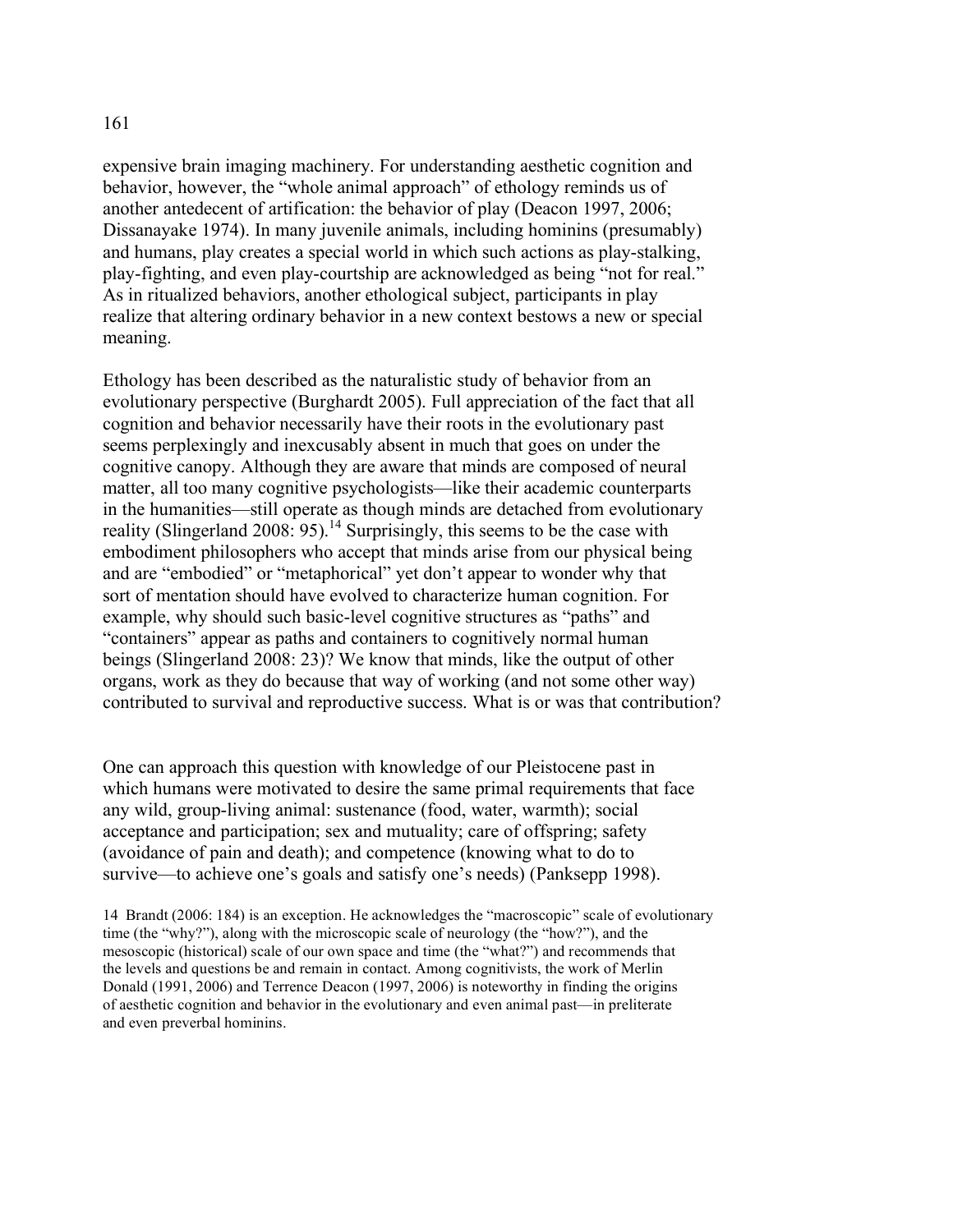Paths, containers, and other metaphors of embodied cognition have evolutionary as well as "bodily" meanings that have no doubt influenced their pervasiveness in language and thought. $15$ 

### **2. Preverbal affective and aesthetic mechanisms continue to influence human language and cognition; they are a critical, if neglected, component of CENA.**

There are more than a few cognitivists who consider minds only as they exist in modern human adult individuals—that is, people who are verbal, rational, and tacitly literate. But such individuals are a miniscule proportion of humans, past and present, who think and have minds; such an emphasis may well exclude preverbal infants and preliterate children, nonliterate peoples in small-scale societies, and Pleistocene ancestors. According to the artification hypothesis, the precursor to aesthetic cognition began in hominin mother-infant interactions as early as 1.7 mya. These ancestors made tools and lived in small huntergatherer groups but did not speak—though like apes they could have made expressive vocalizations. By 200 to 150kya, Archaic hominins were in what is now India, carving cupules and quite likely singing and dancing, although they may also not have yet had much if any language.

Although some have claimed that the selective pressure for the language faculty was the adaptive value of communicating complex propositions (e.g., Pinker and Jackendoff 2005: 204),<sup>16</sup> this view of things seems too narrow if one takes into account the paralinguistic or expressive "half" of speech. It seems worth considering that, as Panksepp (1998: 302) has said, "the brain mechanisms for language were designed for social interactions, not for the conduct of science." Certainly baby talk, as described, has nothing to do with the exchange of verbal information about the world and everything to do with coordinating individuals and sharing social experience, which has obvious adaptive value.

15 See Pinker (2007: 235-278) for an extensive discussion of reasons that the "embodied cognition" or "metaphor" theory is not biologically fundamental in the ways that its proponents presume.

16 On p. 231 of the same paper, Pinker and Jackendoff also contend that language (not "the language faculty") "is an adaptation for the communication of knowledge and intentions" and that "as a species humans rely on acquired technology, know-how and extensive cooperation among non-kin." This way of putting it is more acceptable than the "complex propositions" cited in the first paragraph of their paper (p. 204). It leaves open the possibility of accepting the evolutionary importance of artification (arising from the evolved human ability, originating in ancestral mother-infant interactions, to interact contingently and to entrain emotional state) insofar as it contributes to socialization and cooperation.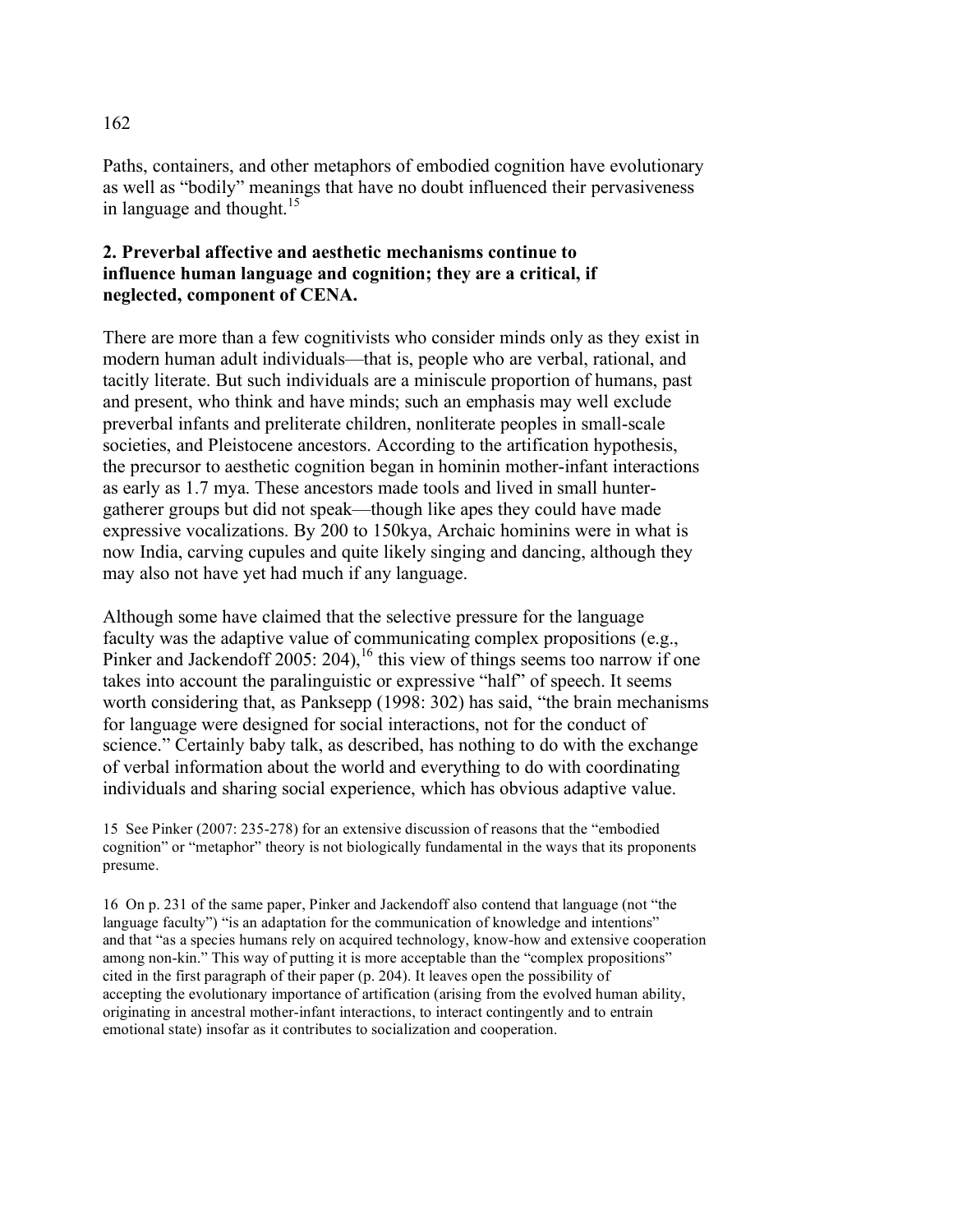After living with nonliterate Trobriand Islanders nearly a century ago, Malinowski (1925) was moved to suggest that language serves not to imitate thought but to move another to act; like artification, it is intended "to produce an effect"<sup>17</sup> (see also Donald 2006). Malinowski's contemporary, British social anthropologist A. R. Radcliffe-Brown (1948/1922: 234), proposed that ceremonies (composed, as described earlier, of arts, including verbal arts) serve to maintain and transmit from one generation to another the emotional dispositions—not only or even primarily the complex propositions—on which a society depends for its existence.

With some exceptions, practitioners of CENA tend not only to emphasize language and ignore preverbal or nonverbal experience but because emotions are viewed as proximate mechanisms designed to address adaptive problems by motivating behavior (Tooby and Cosmides 1992: 99), their varieties, subtleties, complexities, *and importance* are typically neglected. *Affective* neuroscience, as described by Jaak Panksepp (1998), is therefore requisite to an understanding of human thought and behavior and, particularly, to understanding aesthetic cognition and behavior which, in their earliest manifestations, had to do with the artifications of ceremonial practices that were intended to help people obtain the life needs that they had evolved to care about.

Important in the evolution of proto-aesthetic operations is their temporal organization and coordination, which makes possible the emotionally satisfying, tension-resolving, and unifying effects described at the end of Part I. Infants are supremely sensitive to repetition and variation in the pulses, phrases, and narrative episodes of their mothers' babytalk (Gratier and Apter-Danon 2009). This suggests that both the creation and the experience of the temporal arts of poetry, music, and dance inhere in our fundamental psychobiology. Malloch and Trevarthen (2009: 8) claim that human action, thought, and feeling take place under the coordinated and integrated control of a time keeping, energy regulating Intrinsic Motive Pulse (IMP) and that the brain is a network of dynamic systems all obedient to a scale of rhythms that flow in unison—an "innate communicative musicality." Such a formulation makes clear that much is overlooked when aesthetic cognition is conceptualized (as by some CENA theorists) simply as "sensory" or "perceptual" or primarily based in language or verbal thought.

17 Such a view corresponds with the categories of infants' first words, which at thirteen months have to do with parents, requests and refusals, and greetings, in that order (Hauser 1996: 338).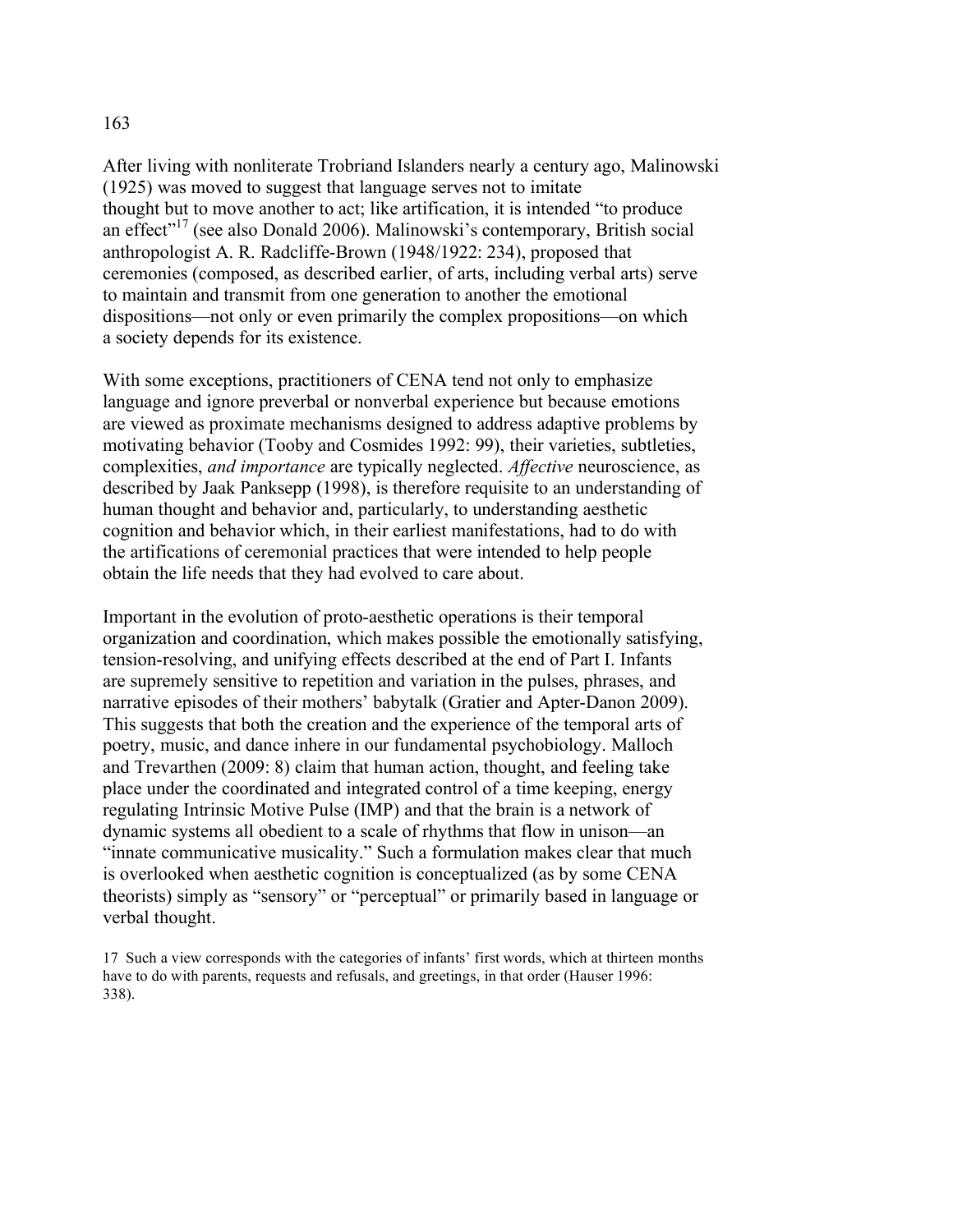### **3. The bio-ecological requirements of several million years of hunter-gatherer life have affected human cognition.**

In his study of thought in individuals who live in small-scale societies, anthropologist C. R. Hallpike (1979) has demonstrated that with regard to the development of cognitive processes such as symbolization, classification, number, measurement, conservation, space, time, and causality, premodern people do not require what Piaget (1970) called "concrete operations" and that for most purposes "pre-operatory" thought is just fine. Although they may have little need to "communicate complex propositions," they have a myriad of adaptive abilities that use other kinds of thought. Howard Gardner's theory of "multiple intelligences" is also relevant here (Gardner 1983, 1999).<sup>18</sup> He suggests that individuals possess varying degrees of eight broad cognitive capacities: linguistic, logical-mathematical, spatial, bodily-kinesthetic, musical, interpersonal, intrapersonal, and naturalist. An adequate description of the components of these capacities and their interrelationship requires more nuance than is possible here. However, it suffices to say that the intelligences described by Gardner have definable neural substrates and would have emerged during human evolution. It is not difficult to see that they would all contribute to hunter-gatherer lives. All of them, according to Gardner, can be used in the making and experiencing of art works. All require "thinking" (cognition), even though in most of the intelligences, verbal or formal operational (propositional) thought would not be required.

In small-scale societies of the recent past, propositional thought may not have been a priority but artification was central, as in the Yirkalla, an Aboriginal population of Arnhem Land in Australia with a total population in the 1950s of about four hundred. According to Richard Waterman, "[T]he arts . . are unified to an unusual degree, in that the subject matter of all of them—graphic, plastic, folkloric, choreographic, dramatic, and musical—is largely confined to activities of totemic species and totemic ancestors. Within the largest musical category almost every song has a painted iconographic design or hard-wood carving, a story, a dance, and a segment of ritual associated with it" (Waterman 1955:  $(40)^{19}$ 

18 The influential theories of Piaget and Gardner have been challenged and are not accepted in all their details by all psychologists; my use of them is general and serves my purposes here. This is not the place to defend particular aspects of their complexities.

19 Waterman's description illustrates or implies several claims made in this article about aesthetic operations (cognition?) in the majority of societies over evolutionary time: the arts are typically presented and experienced in a complex multi-media manner; people make art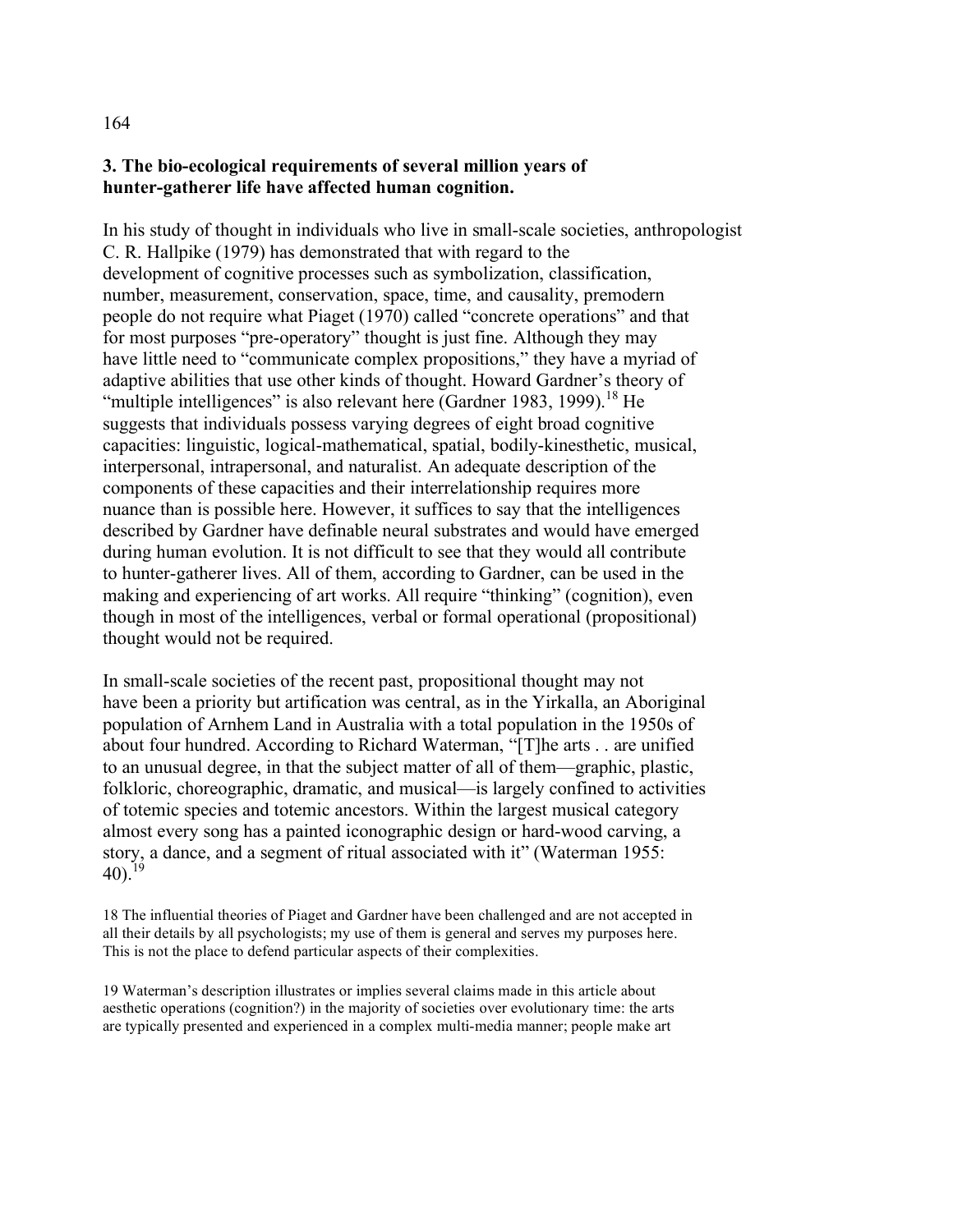A cynic might say that the Yirkalla use of language—artified and performed in a multi-media setting—was obviously not adaptive since the group could not compete with European settlers who, in addition to their greater technological prowess, were able to express and understand complex propositions. Yet in Australia such groups persisted for at least forty thousand years, whereas complex propositional thought would not have been used until the invention of writing some six thousand years ago (and may yet turn out to have been an adaptive dead-end).

### **4. Artification and aesthetic cognition are adaptive in their own right, not by-products of symbolizing or other cognitive ability; evolutionarily, they have been as adaptively important to successful human lives as the verbal transfer of information.**

Although some animals and a number of birds perform art-like behaviors and, like human infants, respond to formalizing, repeating, exaggerating, and elaborating—humans as a species are unique in that, without being constrained by season or gender or genetic program, they deliberately use these operations to make their bodies, vocalizations, movements, and surroundings extraordinary or special. I consider this phenomenon of artifying to be in the same range of importance to human evolution as tool making, speech, or the making and using of symbols. It is a grave oversight that such a crucial human activity has been inadequately recognized by those who are concerned with human cognitive abilities.<sup>20</sup> To my knowledge no advocate of CENA has considered aesthetic cognition (as artification) to be foundational or even important in human mentation.<sup>21</sup>

Prehistorians study material artifacts and visual images, so it is perhaps not surprising that they generally assume that human art, like speech, is a consequence or offshoot of symbolizing ability.22 Evolutionary aesthetics and

about things they care about; participation (rather than passive contemplation) is prominent; the arts are intended to produce an effect; and the arts are collective and social, helping their participants to share mental representations and create culture (see also Donald 2006: 14).

20 Brandt (2006: 176), insofar as he posits a similar "aesthetic register" of the mind, is an exception, although he seems to be concerned more with cultural than biological evolution. He characterizes art as "any expressive or instrumental doing that deliberately creates excess structure" (and uses the words "special," "extraordinary" and "elaborated").

21 Although the title, *The Artful Mind* (Turner 2006) might suggest otherwise, the subtitle (*Cognitive Science and the Riddle of Human Creativity*) refers to creativity, which can be applied to a multitude of activities, not specifically to a behavior of artification.

22 As Nicholas Wade remarks, "Archaeologists ... tend to equate full-fledged modern language with art, which only becomes common in the archaeological record some 45,000 years ago.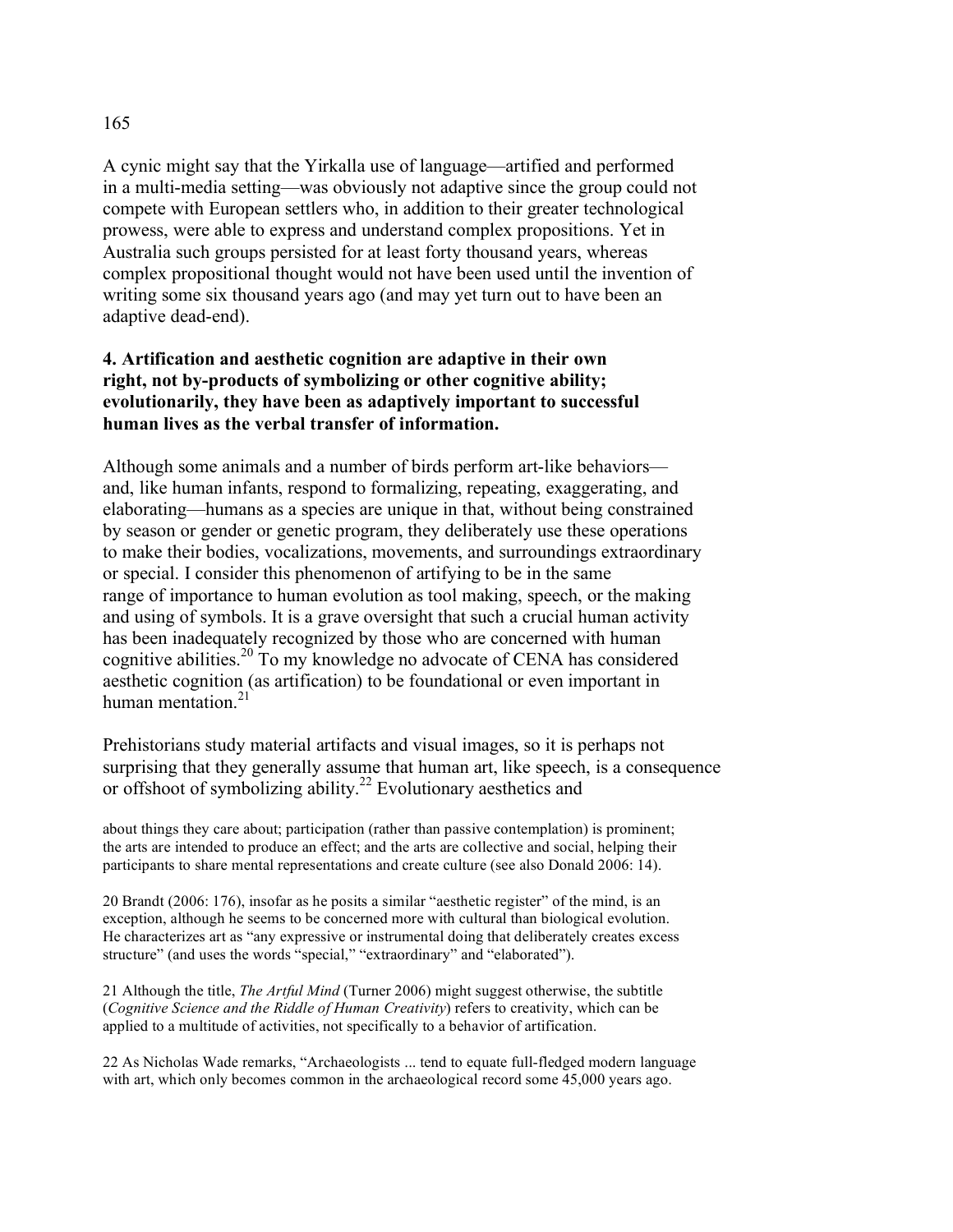neuroaesthetics are concerned with preferences for perceptual signals (signs) of biological reward or cognitive coherence. In considering art to be a behavior something that people do (not its product as an artifact or image)—the artification hypothesis challenges these assumptions.

If one considers the temporal arts, it is clear that not all arts are symbolic for instance vocalizing or playing a musical instrument, marking beats, or dancing. Their effects are emotional more than cognitive-symbolic: they attract attention, sustain interest, and create and mold emotion. Visual marks need not automatically be assumed to be representational, as in the earliest drawings of children and, arguably, the earliest rock markings of our ancestors. On the contrary, these are traces of marking as an activity in its own right, having an effect on the world and making the ordinary surface extraordinary. Aesthetic operations of regularizing or formalizing, repeating, exaggerating, and elaborating these marks are additionally interesting and satisfying, even when they are not symbolic.

But even symbolic marks can produce a variety of effects that have little or nothing to do with their intended symbols or referents. The complex red, black, and white designs on prows of ocean-going ceremonial canoes (*masawa*) of Trobriand Islanders are meant to dazzle those who see them so that they will be helplessly persuaded to trade their most valuable shells in the *kula* exchange (Campbell 2002). The Trobrianders know the symbolism of these designs stylized animals and birds that in various ways represent power. Their trading partners do not know but the optical dazzle in itself is intended to disorient them.

Proponents of CENA would note that *masawa* designs stimulate perceivers' neuro-optic apparatus. They could suggest adaptive antecedents for the choice of curvilinear shapes and bold colors. But their theoretical emphasis on perception and signals obscures important emotional aspects that are the motivation for artifying in the first place, as well as the emotional responses that artifications produce apart from their representational or symbolic meaning.

Their argument is that creation of art implies symbolic thinking in the mind of the artist, and therefore possession of language to share these abstract ideas" (Wade 2006: 46; see also Balter 2009). This is so of course only if one takes for granted that "art" is representational and visually perceived, as with the famed Upper Palaeolithic rupestrian paintings and mobiliary artifacts. For stimulating counter-ideas about the earliest appearance of human palaeoart and language, see Bednarik (2003).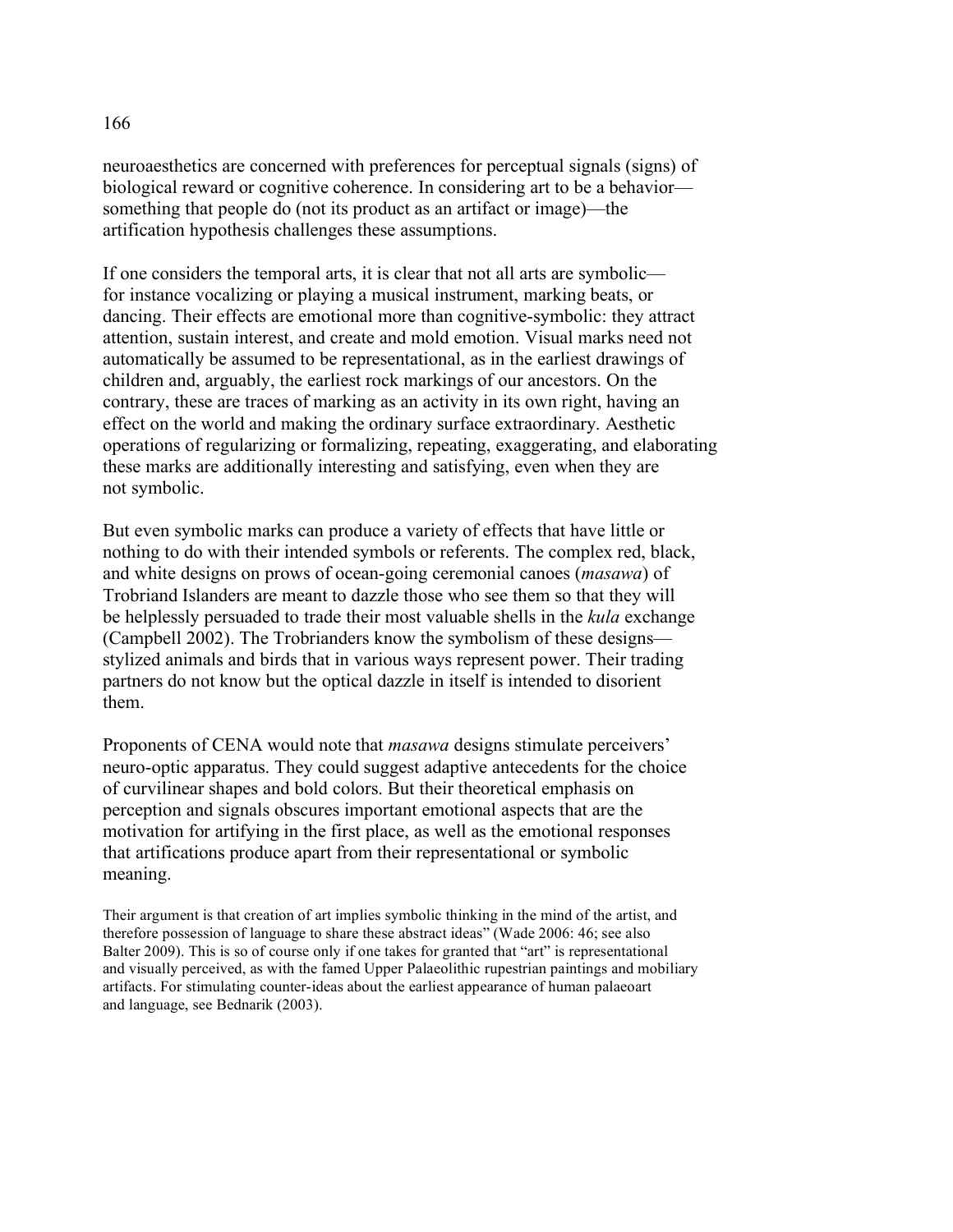Additionally, adult perceivers, like the infants they once were, respond emotionally to "vitality effects"—supra-modal qualities of intensity, shape or contour, motion, duration, and rhythm that occur in both space and time and help to manipulate expectation (Stern 1985, 1999). Such effects as surging, fading away, fleeting, being drawn out, or being shaken to the core (dazzled) each apply to a variety of circumstances in visual, auditory, and kinetic modalities.<sup>23</sup> Additionally, they have associations with various colors and shapes that spread out into modalities other than visual. If the expressive forms and media of art are intended to influence the minds of an audience (Donald 2006: 4; Malinowski 1925), artifications give perceptions emotional oomph, thereby bestowing conviction on the beliefs that are the occasions for ritual ceremonies.

Rather than being symbolic, the vitality effects described by Stern (1999), along with aesthetic operations as described here, are examples of *analogy* (Donald 1991, 2006).<sup>24</sup> They have biological meanings of fast and slow, loud and soft, large and small, extravagant and dainty, careless and precise, which in some cases even other animals can recognize. Prosody and gesture are also analogous—both may have preceded speech by 2 million years when brains expanded rapidly (Corballis 2002).<sup>25</sup>

In summary, the ethological, evolutionary, and cross-cultural perspectives of the Artification Hypothesis challenge some current CENA pronouncements by emphasizing the importance of preverbal, presymbolic, pancultural, crossmodal, supra-modal, participative, temporally organized, affective, and affiliative aspects of human art-making and response. Additionally, the hypothesis proposes that artification is a universal behavioral predisposition whose components are ancient and influential—if unregarded—features of human cognition.

### **References**

Alcorta, C. S. & Sosis, R. (2005). Ritual, Emotion and Sacred Symbols: The Evolution of Religion as an Adaptive Complex. *Human Nature* 16, 323-359. Atran, S. (2002). *In Gods We Trust*. Oxford: Oxford University Press.

23 In this regard, one can remind advocates of embodied or narrative thinking that people find paths to be thorny, obscure, winding, or welcoming; containers can be capacious, constricting, smooth, or crowded.

24 Merlin Donald's (1991, 2006) views of mimesis and analogy are rich and complex; they would be augmented by incorporation of the artification hypothesis and they complement my discussion here.

25 Lawrence Barsalou (1999a, b) has proposed that analog images are the sole medium of human thought.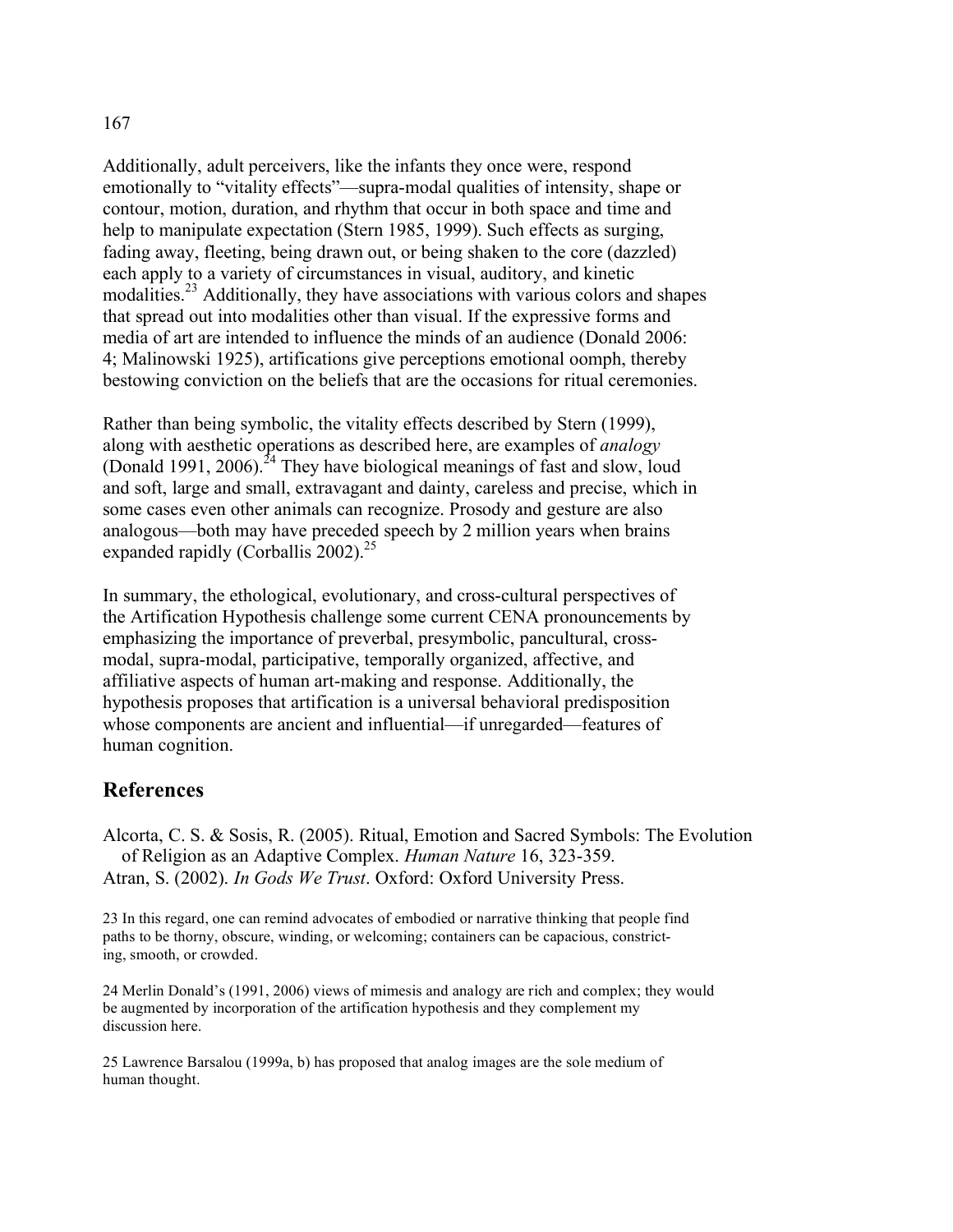- 168
- Balter, M. (2009). On the Origin of Art and Symbolism. *Science* 323 (Feb. 6), 709-711.
- Barash, D. P. & Barash, N. R. (2005). *Madame Bovary's Ovaries: A Darwinian Look at Literature*. New York: Delacorte Press.
- Barsalou, L. (1999a). Perceptual Symbol Systems. *Behavioral and Brain Sciences* 22, 577- 609.
- Barsalou, L. (1999b). Perceptions of Perceptual Symbols (author's response to commentary). *Behavioral and Brain Sciences* 22, 633-660.
- Bednarik, R. G. (2003). The Earliest Evidence of Palaeoart. *Rock Art Research* 20 (2), 89- 135.
- Beebe, B. (1986). Mother-Infant Mutual Influence and Precursors of Self- and Object Representations. In J. Masling (Ed.), *Empirical Studies of Psychoanalytic Theories*, Vol, II (pp. 27-48). Hillsdale NJ: Erlbaum.
- Beebe, B. & Gerstman, L. (1984). A Method of Defining "Packages" of Maternal Stimulation and Their Functional Significance for the Infant with Mother and Stranger. *International Journal of Behavioral Development* 7, 423-440.
- Beebe, B. & Lachmann, F. (1988). The Contribution of Mother-Infant Mutual Influence to the Origins of Self- and Object Representations. *Psychoanalytic Psychology* 5(4), 305-337.
- Beebe, B, Stern, D. & Jaffe, J. (1979). The Kinesic Rhythm of Mother-Infant Interactions. In A. W. Siegman & S. Feldstein (Eds.), *Of Speech and Time: Temporal Patterns in Interpersonal Contexts* (pp. 23-34). Hillsdale, NJ: Erlbaum.
- Beebe, B., Alson, D., Jaffe, J., Feldstein, S. & Crown, C. (1988). Vocal Congruence in Mother-Infant Play. *Journal of Psycholinguistic Research* 17(3), 245-259.
- Boyer, P. (2001). *Religion Explained*. New York: Basic Books.
- Brandt, P. A. (2006). Form and Meaning in Art. In M. Turner (Ed.), *The Artful Mind: Cognitive Science and the Riddle of Human Creativity* (pp. 171-188). Oxford: Oxford University Press.
- Brody, J. J. (1977). *Mimbres Painted Pottery*. Albuquerque: University of New Mexico Press.
- Brown, S. & Dissanayake E. (2009).The Arts are More than Aesthetics: Neuroaesthetics as Narrow Aesthetics. In M. Skov & O. Varshanian (Eds.), *Neuroaesthetics* (pp.43-57). Amityville, NY: Baywood.
- Burghardt, G. M. (2008). Evolution and Paradigms in the Study of Literature. *Style* 42(3,4), 144-149.
- Cacioppo, T. & Patrick, W. (2008). *Loneliness: Human Nature and the Need for Social Connection*.
- Campbell, S. F. (2002). *The Art of Kula*. Oxford and New York: Berg.
- Caporael, L. R. (1997). The Evolution of Truly Social Cognition: The Core Configuration Model. *Personality and Social Psychology Review* 1, 276-298.
- Corballis, M. C. (2002). *From Hand to Mouth: The Origins of Language*. Princeton: Princeton University Press.
- Crawford, C. (1998). The Theory of Evolution in the Study of Human Behavior: An Introduction and Overview. In C. Crawford & D. L. Krebs (Eds.), *Handbook of Evolutionary Psychology: Ideas, Issues, and Applications* (pp. 3-41). Mahwah, NJ: Erlbaum.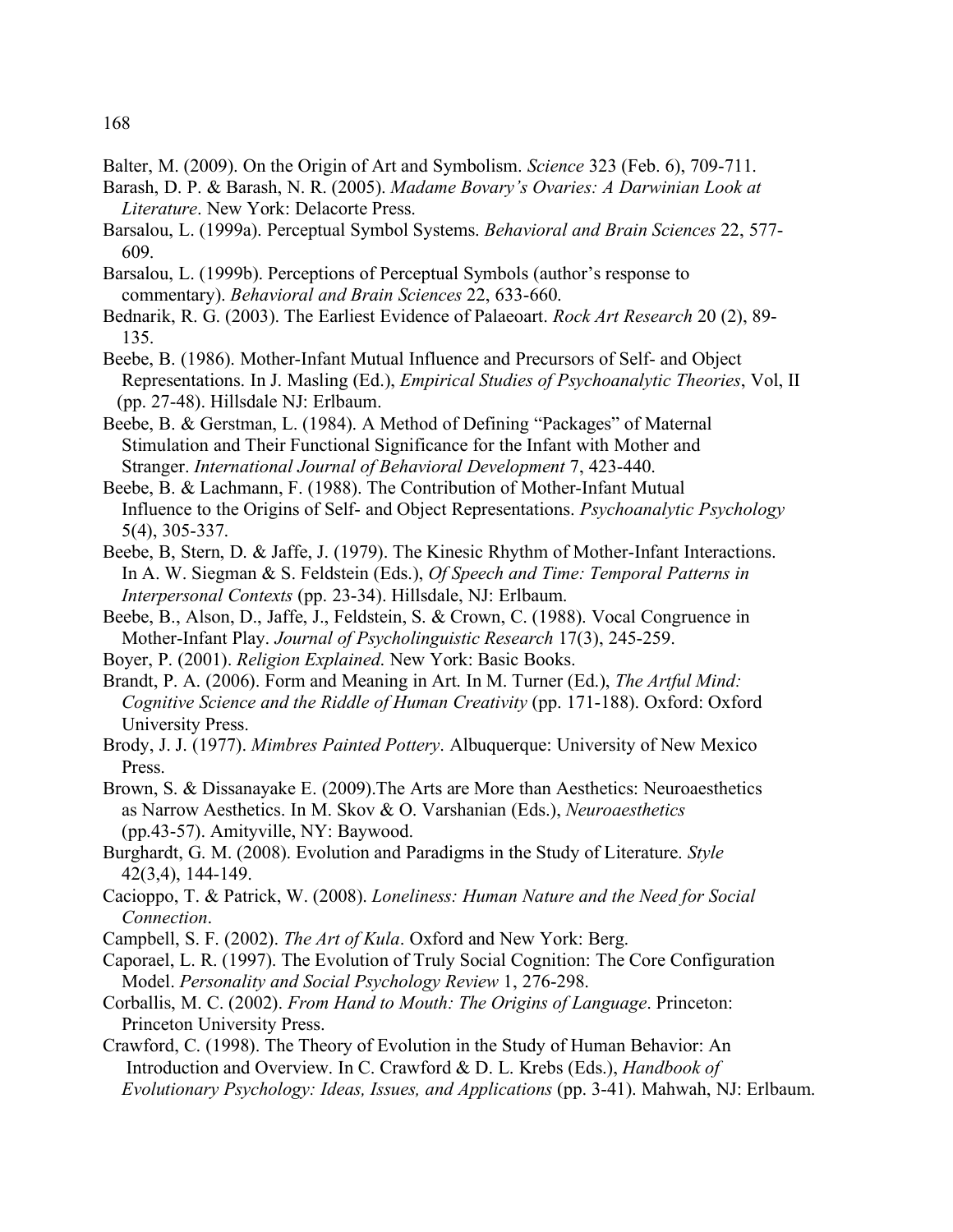- Deacon, T. (1997). *The Symbolic Species: The Co-Evolution of Language and the Human Brain*. London: Allen Lane.
- Deacon, T. (2006). The Aesthetic Faculty. In M. Turner (Ed.), *The Artful Mind: Cognitive Science and the Riddle of Human Creativity* (pp. 21-53). Oxford: Oxford University Press.
- Dissanayake, E. (1974). An Hypothesis of the Evolution of Art from Play. *Leonardo* 7(3), 27-31.
- Dissanayake, E. (1979). An Ethological View of Ritual and Art in Human Evolutionary History. *Leonardo* 12(1), 27-31.
- Dissanayake, E. (1984). Does Art Have Selective Value? *Empirical Studies of the Arts* 2(1), 35-49.
- Dissanayake, E. (1990). Of Transcribing and Superliteracy. *The World and I*, October, 575-587.
- Dissanayake, E. (2000). *Art and Intimacy: How the Arts Began*. Seattle: University of Washington Press.
- Dissanayake, E. (2008). If Music is the Food of Love, What About Survival and Reproductive Success? *Musicæ Scientiæ* Special Issue, 169-195.
- Dissanayake, E. (2009). Root, Leaf, Blossom, or Bole: In S.Malloch & C. Trevarthen, (Eds.), *Communicative Musicality: Exploring the Basis of Human Companionship* (pp. 1730). Oxford: Oxford University Press.
- Donald, M. (1991). *Origins of the Modern Mind: Three Stages in the Evolution of Culture and Cognition*. Harvard: Harvard University Press.
- Donald, M. (2006). Art and Cognitive Evolution. In M. Turner (Ed.), *The Artful Mind: Cognitive Science and the Riddle of Human Creativity* (pp. 3-20). Oxford: Oxford University Press.
- Dutton, D. (2009). *The Art Instinct: Beauty, Pleasure, and Human Evolution*. New York: Bloomsbury.
- Eimas, P. D. (1984). Infant Competence and the Acquisition of Language. In D. Caplan, A. Roch Lecours & A. Smith (Eds.), *Biological Perspectives on Language* (pp. 109-129). Cambridge, MA: MIT Press.
- Falk, D. (2009). *Finding Our Tongues: Mothers, Infants & The Origins of Language*. New York: Basic Books.
- Fernald, A. (1992). Maternal Vocalizations to Infants as Biologically Relevant Signals: An Evolutionary Perspective. In J. H. Barkow, L. Cosmides, and J. Tooby (Eds.), *The Adapted Mind: Evolutionary Psychology and the Generation of Culture* (pp. 391-428). New York: Oxford University Press.
- Field, T. M., Sostek, A. M., Vietze, P., & Leiderman, P. H., eds. (1981) *Culture and Early Interactions*. Hillsdale, NJ: Erlbaum.
- Field, T. M., Woodson, R., Greenberg, R. & Cohen, D. (1982). Discrimination and Imitation of Facial Expressions by Neonates. *Science* 218, 179-181.
- Gardner, H. (1983) *Frames of Mind: The Theory of Multiple Intelligences*. New York: Basic Books.
- Gardner, H. (1999) *Intelligence Reframed: Multiple Intelligences for the 21st Century*. New York: Basic Books.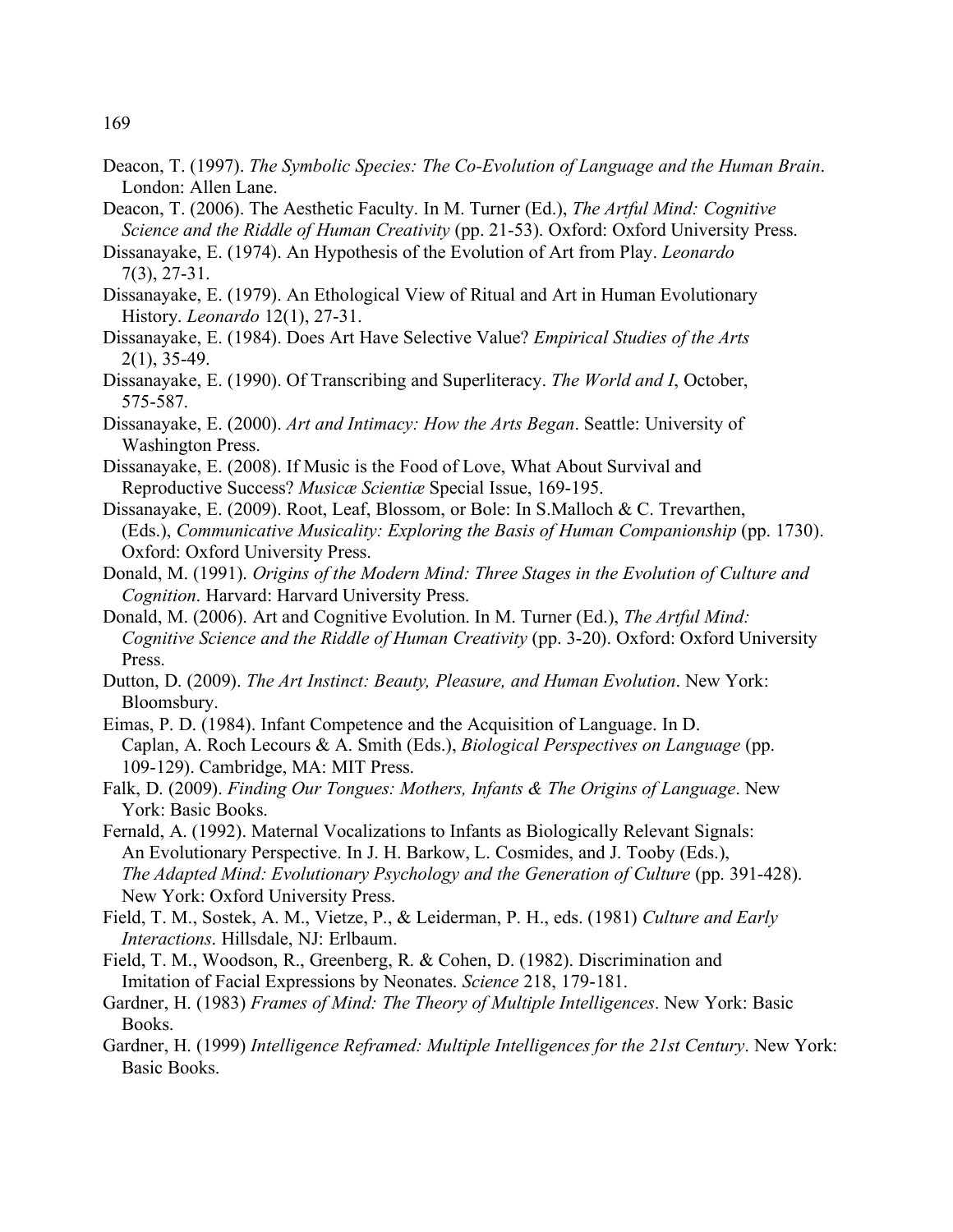- Garfinkel, A.P., Marcom, G. & Schiffman, R. A. (2003). Culture Crisis and Rock Art Intensification: Numic Ghost Dance Paintings and Coso Representational Petroglyphs. In D. Christensen & P. Whitehead (Eds.), *American Indian Rock Art* 33, 83- 103. Tucson, AZ: American Rock Art Research Association.
- Gintis, H. (2000). Strong Reciprocity and Human Sociality. *Journal of Theoretical Biology* 206, 169-179.
- Gratier, M. & Apter-Danon, G. (2009). The Improvised Musicality of Belonging: Repetition and Variation in Mother-Infant Vocal Interaction. In S. Malloch & C. Trevarthen (Eds.), *Communicative Musicality: Exploring the Basis of Human Companionship* (301-327). Oxford: Oxford University Press.
- Greenspan. S. (1997). *The Growth of the Mind and the Endangered Origins of Intelligence*. Reading, MA: Addison-Wesley.
- Gould, S. J. (1977) *Ontogeny and Phylogeny*. Cambridge, MA: Harvard University Press.
- Hallpike, C. R. (1979). *The Foundations of Primitive Thought*. Oxford: Clarendon.
- Hamilton, W. (1964). The Genetical Evolution of Social Behaviour. Parts I, II. *Journal of Theoretical Biology* 7, 1-52.
- Hauser, M. D. (1996). *The Evolution of Communication*. Cambridge, MA: MIT Press.
- Hinde, R. A. (1982). *Ethology: Its Nature and Relations With Other Sciences*. Oxford: Oxford University Press.
- Jakobson, R. 1971. The Dominant. In L. Matajka & K. Pomorska (Eds. & Trans.), *Readings in Russian Poetics: Formalist and Structuralist Views* (pp. 82-93). Cambridge, MA: MIT Press.
- Jaffe, J., Beebe, B., Feldstein, S., Crown, C. L., & Jasnow, M. D. (2001). *Rhythms of Dialogue in Infancy*. Monographs of the Society for Research in Child Development 265, 66(2), 1-151.
- King, B. J. (2004). *The Dynamic Dance: Nonvocal Communication in African Great Apes*. Cambridge, MA: Harvard University Press.
- Lakoff, G. & Johnson, M. (1999). *Philosophy in the Flesh: The Embodied Mind and Its Challenge to Western Thought*. New York: Basic Books.
- Lakoff, G. & Turner, M. (1989). *More Than Cool Reason: A Field Guide to Poetic Metaphor*. Chicago: University of Chicago Press.
- Leakey, R. (1994). *The Origin of Humankind*. New York: Basic Books.
- Leiderman, P. H., Tulkin, S. R. & Rosenfeld, A., eds. (1977). *Culture and Infancy*. New York: Academic Press.
- Lewkowicz, D. J. & Turkewitz, G. (1980). Cross-Modal Equivalence in Early Infancy: Auditory-Visual Intensity Matching. *Developmental Psychology* 16(6), 597-607.
- Longhi, E. (2003). The Temporal Structure of Mother-Infant Interactions in Musical Contexts. Ph.D. thesis, University of Edinburgh.
- Lynch, M. P., Kimbrough-Oller, D., Steffens, M. L. & Buder, E. H. (1995). Phrasing in Pre-Linguistic Vocalizations. *Developmental Psychobiology* 28(1), 3-25.
- Malinowski, B. (1925). The Problem of Meaning in Primitive Languages. In C. K. Ogden & I. A. Richards (Eds.), *The Meaning of Meaning: A Study of the Influence of Language Upon Thought and of the Science of Symbolism* (pp. 451-510). New York: Harcourt Brace.

<sup>170</sup>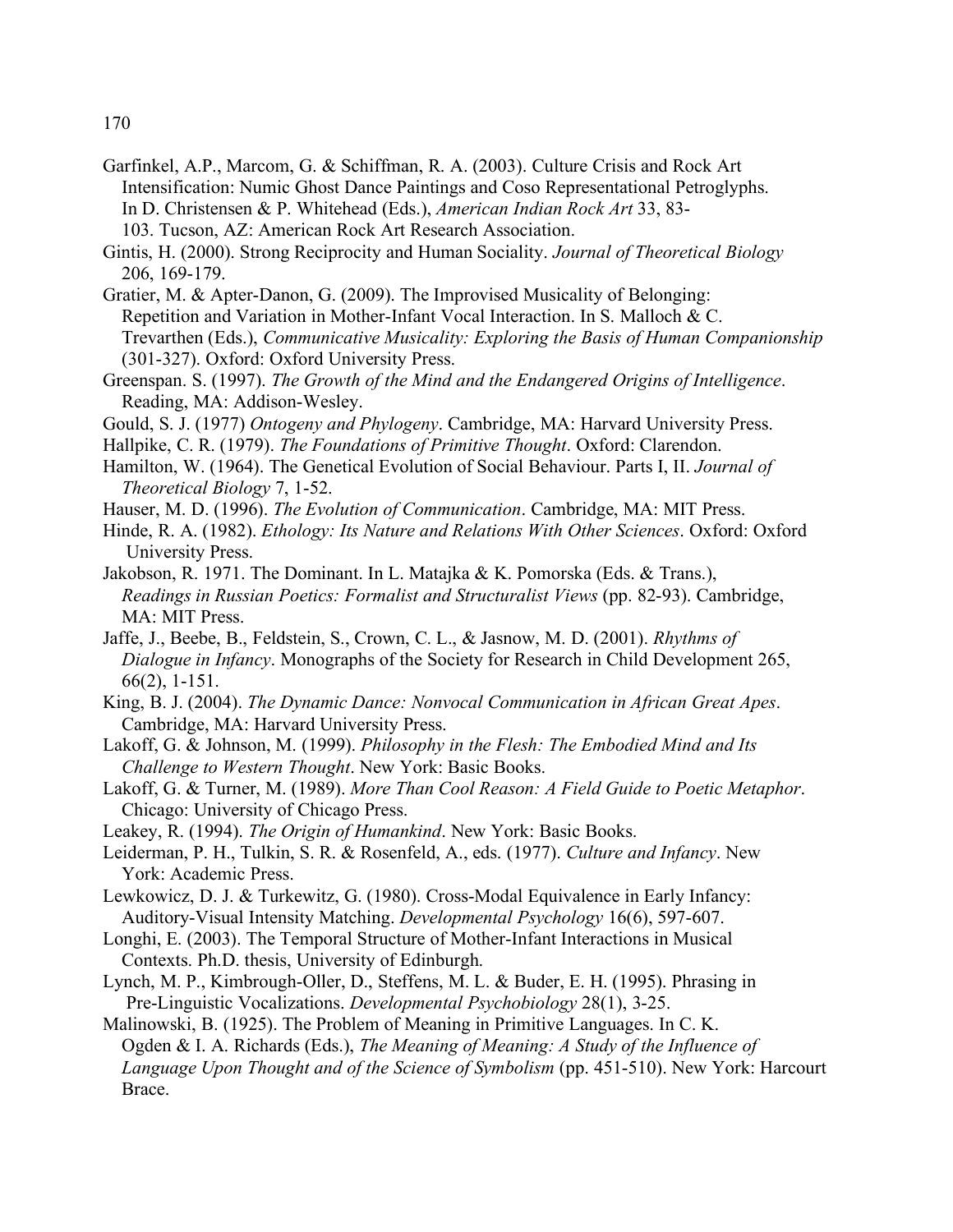- Malloch, S. & Trevarthen, C., eds. (2009) *Communicative Musicality: Exploring the Basis of Human Companionship*. Oxford: Oxford University Press.
- Marks, L. E., Hammeal, R. J. and Bornstein, M. H. (1987). Perceiving Similarity and Comprehending Metaphor. *Monographs of the Society for Research in Child Development* 52 (1), 1-92.
- Martindale, C., Locher, P., & Petrov, V.M. (Eds.). (2006). *Evolutionary and Neurocognitive Approaches to Aesthetics, Creativity and the Arts*. Amityville, NY: Baywood.
- Masataka, N. (1996). Perception of Motherese in a Signed Language by 6-Month-Old Deaf Infants. *Developmental Psychology* 32(5), 874-879.
- Maynard Smith, J. (1964). Group selection and kin selection. *Nature* 201, 1145-1147.
- Meltzoff A. N. & Moore, M. H. (1977). Imitation of Facial and Manual Gestures by Human Neonates. *Science* 219, 1347-1349.
- Miall, D. & Dissanayake, E. (2002). The Poetics of Babytalk. *Human Nature* 14 (4), 337- 364.
- Miller, G.F. (2000). *The Mating Mind: How Sexual Choice Shaped the Evolution of Human Nature*. New York: Doubleday.
- Mukarovský, J. (1964). Standard Language and Poetic Language. In P. L. Garvin (Ed.), *A Prague School Reader on Esthetics, Literary Structure, and Style* (pp. 17-30). Washington, DC: Georgetown University Press. (Original work published 1932.)
- Nadel, J., Carchon, I., Kervella, C., Marcelli, D., & Réserbet-Planty, D. (1999). Expectancies for Social Contingency in 2-Month-Olds. *Developmental Science* 2, 164- 173.
- Panksepp, J. (1998). *Affective Neuroscience: The Foundations of Human and Animal Emotions*. Oxford: Oxford University Press.
- Papoušek, M. & Papoušek, H. (1981). Musical Elements in the Infant's Vocalization: Their Significance for Communication, Cognition, and Creativity. In L. P. Lipsitt & C. K. Rovee-Collier (Eds.), *Advances In Infancy Research* 1 (pp.163-224). Norwood NJ: Ablex.
- Piaget, J. (1970). *Genetic Epistemology*. New York: Columbia University Press.
- Pinker, S. (1997). *How the Mind Works*. New York: Norton.
- Pinker, S. (2007). *The Stuff of Thought: Language as a Window into Human Nature*. New York: Viking.
- Pinker S. & Jackendoff, R. (2005). The Faculty of Language: What's Special About It? *Cognition* 95(2), 201.
- Portmann, A. (1941). Die Tragzeit der Primaten und die Dauer der Schwangerschaft beim Menschen: Ein Problem der vergleichende Biologie. *Revue Suisse de Zoologie* 48, 511-518.
- Ramachandran, V. S. & Hirstein, W. (1999). The Science of Art. *Journal of Consciousness Studies* 6, 15-51.
- Richerson, P. & Boyd, R. (1998). The Evolution of Human Ultra-Sociality. In I. Eibl- Eibesfeldt & F. K. Salter (Eds.), *Indoctrinability, Ideology and Warfare: Evolutionary Perspectives* (pp. 71-95). New York: Berghahn.
- Rossano, M. (2007). Supernaturalizing Social Life: Religion and the Evolution of Human Cooperation. *Human Nature* 18, 272-294.

<sup>171</sup>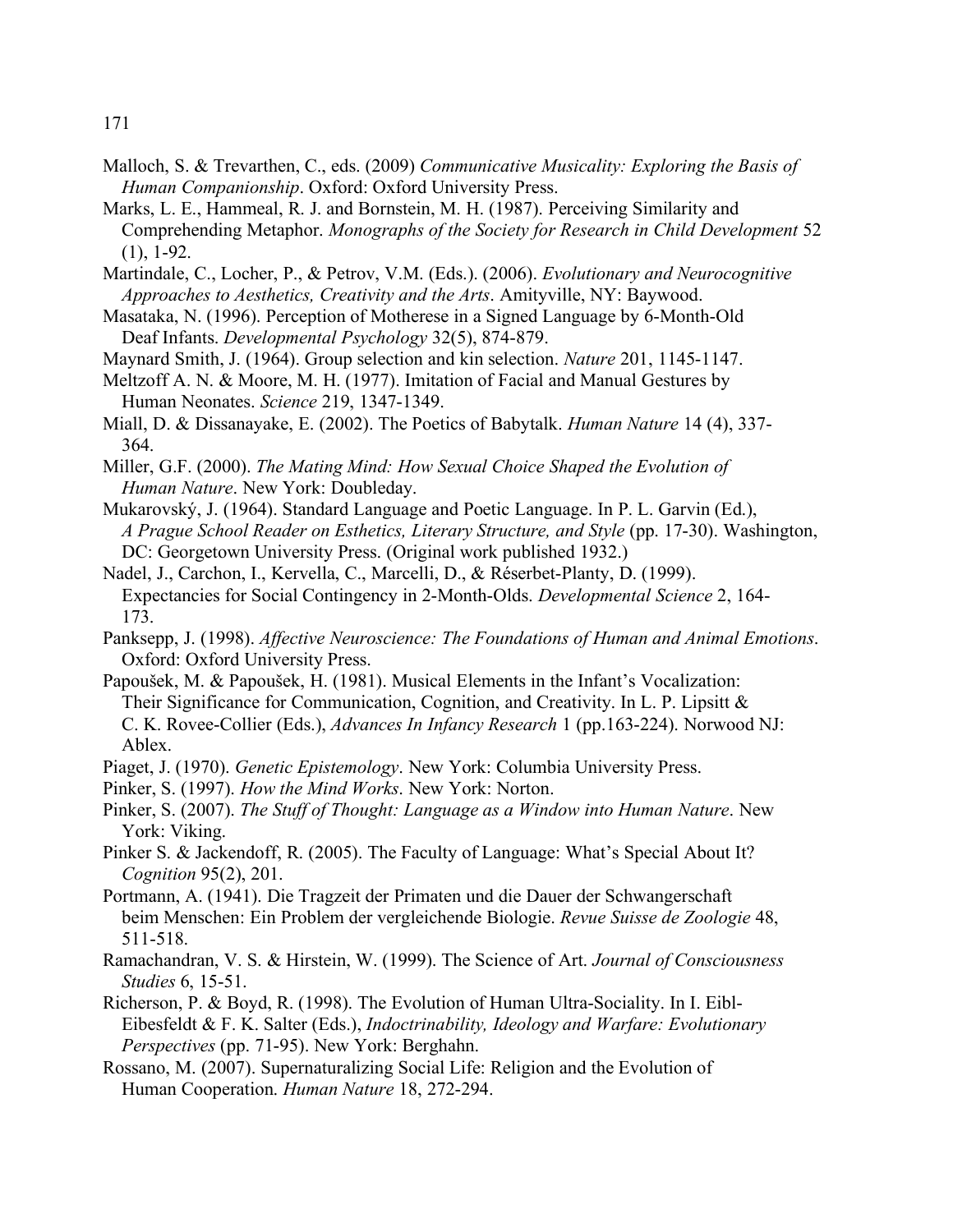- Sapolsky, R. M. (1992). Neuroendocrinology of the Stress Response. In J. R. Becker, S. M. Breedlove & D. Crews (Eds.), *Behavioral Endocrinology* (pp. 287-324). Cambridge MA: MIT Press.
- Scherer, K. R. & Zentner, M. R. (2001). Emotional Effects of Music: Production Rules. In P. N. Juslin & J. A. Sloboda (Eds.), *Music and Emotion: Theory and Research* (pp. 361-392). Oxford: Oxford University Press.
- Schore, A. N. (1994). *Affect Regulation and the Origin of the Self: The Neurobiology of Emotional Development.* Hillsdale NJ: Erlbaum.
- Shklovsky, V. 1965. Art as Technique. In L. T. Lemon & M. J. Reis (Eds. & Trans.), *Russian Formalist Criticism: Four Essays* (pp. 3-24). Lincoln: University of Nebraska Press. (Original work published in 1917).
- Skov, M. & Vartanian, O., Eds. (2009). *Neuroaesthetics*. Amityville NY: Baywood. Slingerland, E. (2008). *What Science Offers the Humanities: Integrating Body and Culture*.
- Cambridge: Cambridge University Press.
- Sober, E. & and Wilson, D. S. (1998). *Unto Others: The Evolution and Psychology of Unselfish Behaviors*. Cambridge, MA: Harvard University Press.
- Sterelny, K. (1996). The Return of the Group. *Philosophy of Science* 63, 562-584.
- Stern, D. (1971). A Microanalysis of Mother-Infant Interaction. *Journal of the American Academy of Child Psychiatry* 10, 501-517.
- Stern, D. (1985) *The Interpersonal World of the Infant*. New York: Basic Books.
- Stern, D. (1999). Vitality Contours: The Temporal Contour of Feelings as a Basic Unit for Construction the Infant's Social Experience. In P. Rochat (Ed.), *Early Social Cognition: Understanding Others in the First Months of Life* (pp. 67-90). Mahwah NJ: Erlbaum.
- Taçon, P. S. C.(1983). Dorset Art in Relation to Prehistoric Culture Stress. *Études Inuit/Inuit Studies 7*(1), 41-65.
- Taçon, P. S. C. & Brockwell, S. (1995). Arnhem Land Prehistory in Landscape, Stone, and Paint. *Antiquity* 69, 676-695.
- Taçon, P. S. C., Wilson, M. & Chippindale, C. (1996). Birth of the Rainbow Serpent i Arnhem Land Rock Art and Oral History. *Archaeology Oceania* 31, 103-124.
- Taylor, S. E. (1992). *The Tending Instinct: How Nurturing is Essential for Who We Are and How We Live*. New York: Times Books.
- Thornhill, R. (2003). Darwinian Aesthetics Informs Traditional Aesthetics. In E. Voland & K. Grammer (Eds.), *Evolutionary Aesthetics* (pp. 9-35). Berlin: Springer.
- Tooby, J. & Cosmides, L. (1992). The Psychological Foundations of Culture. In J. Barkow, L. Cosmides & J. Tooby (Eds.), *The Adapted Mind: Evolutionary Psychology and the Generation of Culture* (pp. 19-136). Oxford and New York: Oxford University Press.
- Trevarthen, C. (1994). Infant Semiosis. In W. Noth (Ed.), *Origins of Semiosis* (pp. 219252). Berlin: Mouton de Gruyter.
- Trevarthen, C. (1997). Fetal and Neonatal Psychology: Intrinsic Motives and Learning Behavior. In F. Cockburn (Ed.), *Advances in Perinatal Medicine* (pp. 282-291). New York: Parthenon Publishing Group.

<sup>172</sup>